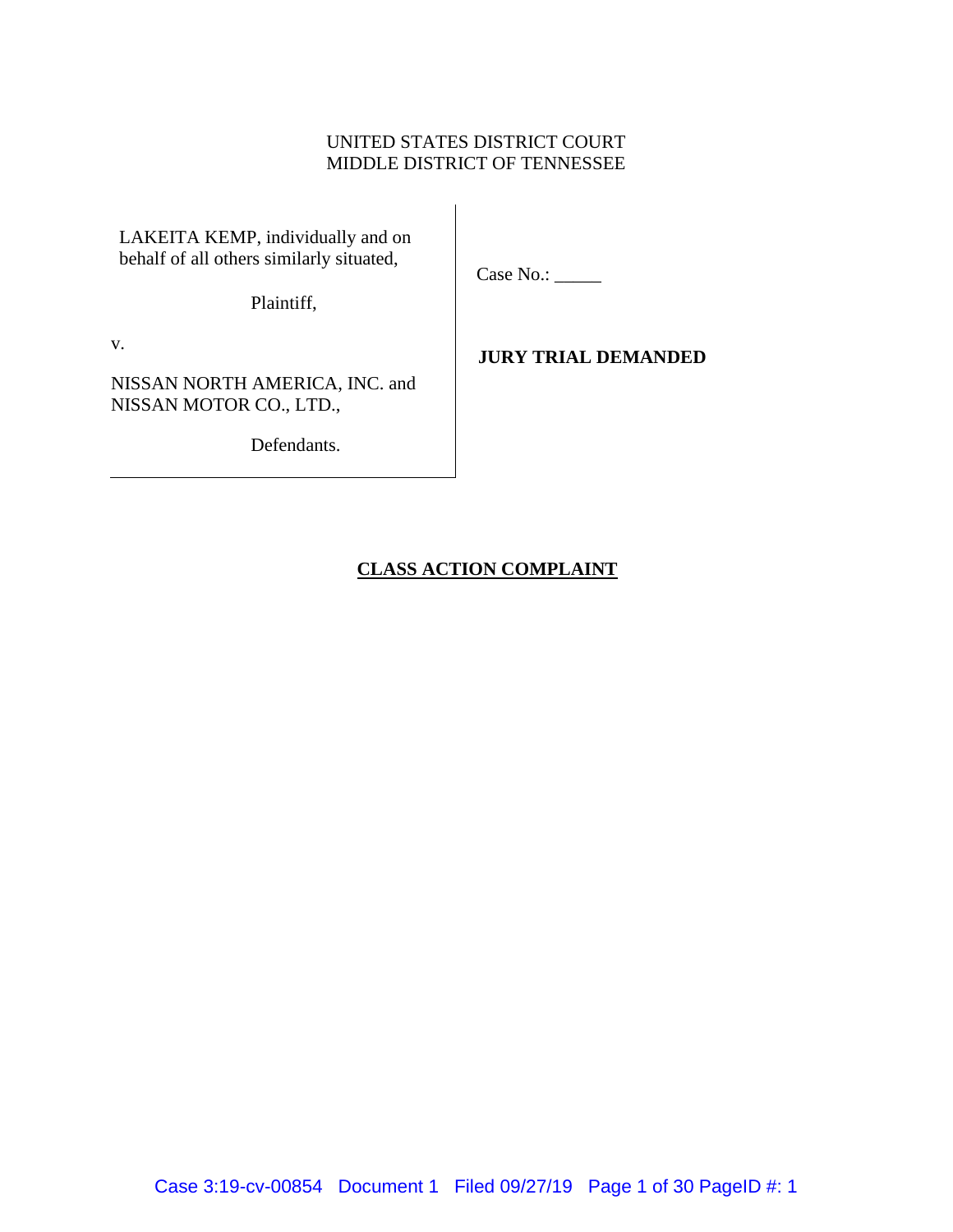# **Table of Contents**

|  | B. Nissan Knew of the Emergency Braking Defect Prior to Sale or Lease of the Class     |
|--|----------------------------------------------------------------------------------------|
|  |                                                                                        |
|  |                                                                                        |
|  |                                                                                        |
|  |                                                                                        |
|  |                                                                                        |
|  |                                                                                        |
|  | Count 1 – Violations of the Magnuson-Moss Warranty Act, 15 U.S.C. §§ 2301, et seq 20   |
|  |                                                                                        |
|  |                                                                                        |
|  | Count 3 – Breach of Implied Warranty of Merchantability Conn. Gen. Stat. Ann. § 42a-2- |
|  |                                                                                        |
|  |                                                                                        |
|  |                                                                                        |
|  |                                                                                        |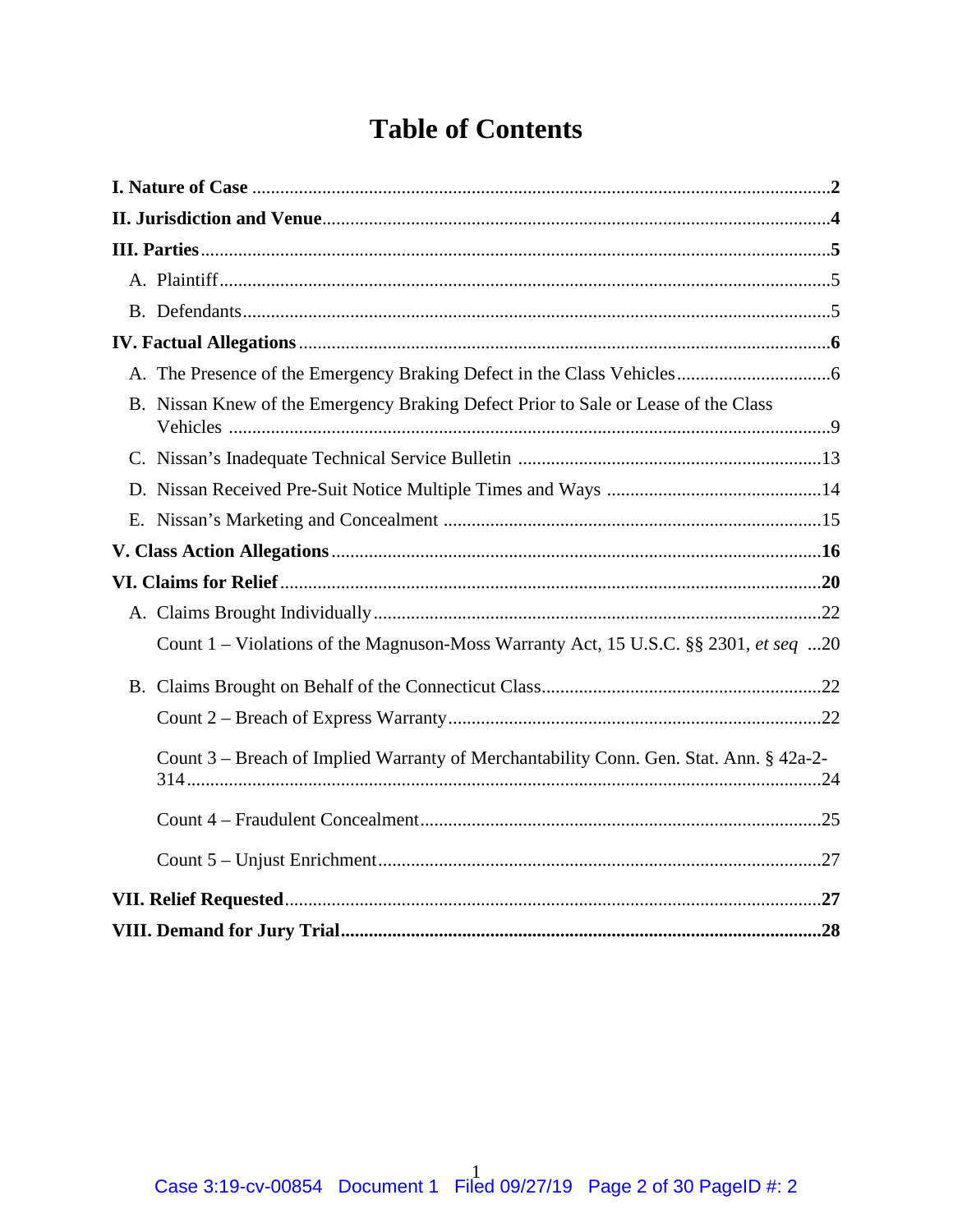Plaintiff Lakeita Kemp ("Plaintiff"), individually and on behalf of the other members of the below-defined class she respectively seeks to represent (collectively, the "Class"), hereby alleges against Nissan North America, Inc. ("Nissan NA") and Nissan Motor Co., Ltd. ("Nissan MC") (collectively, "Defendants" or "Nissan"), upon personal knowledge as to herself and her own acts, and as to all other matters upon information and belief, based upon investigation, as follows:

## **I. Nature of the Case**

1. Plaintiff brings this case, seeking damages and equitable relief, individually and on behalf of the other Class members, each of whom purchased or leased one or more model year 2017-2019 Nissan vehicles equipped with Forward Emergency Braking or Automatic Emergency Braking technology (the "Class Vehicles").

2. Each of the Class Vehicles contains a defective emergency braking system that exposes drivers and passengers to the risk of sudden and unexpected collision.

3. As advertised by Nissan, its Forward Emergency Braking/Automatic Emergency Braking technology (herein referred to as the "Emergency Braking System") uses radar to detect the possibility of a collision with vehicles or pedestrians. In its intended functionality, the Emergency Braking System will apply an emergency brake, causing the vehicle to decelerate and stop, in the event that an imminent collision is detected.

4. Nissan first offered Forward Emergency Braking technology on the model year 2015 Nissan Murano. In recent years, in an effort to appear at the forefront of emerging autonomous driving technology, it has expanded the application of that technology to other models, and has re-branded this same technology as Automatic Emergency Braking technology.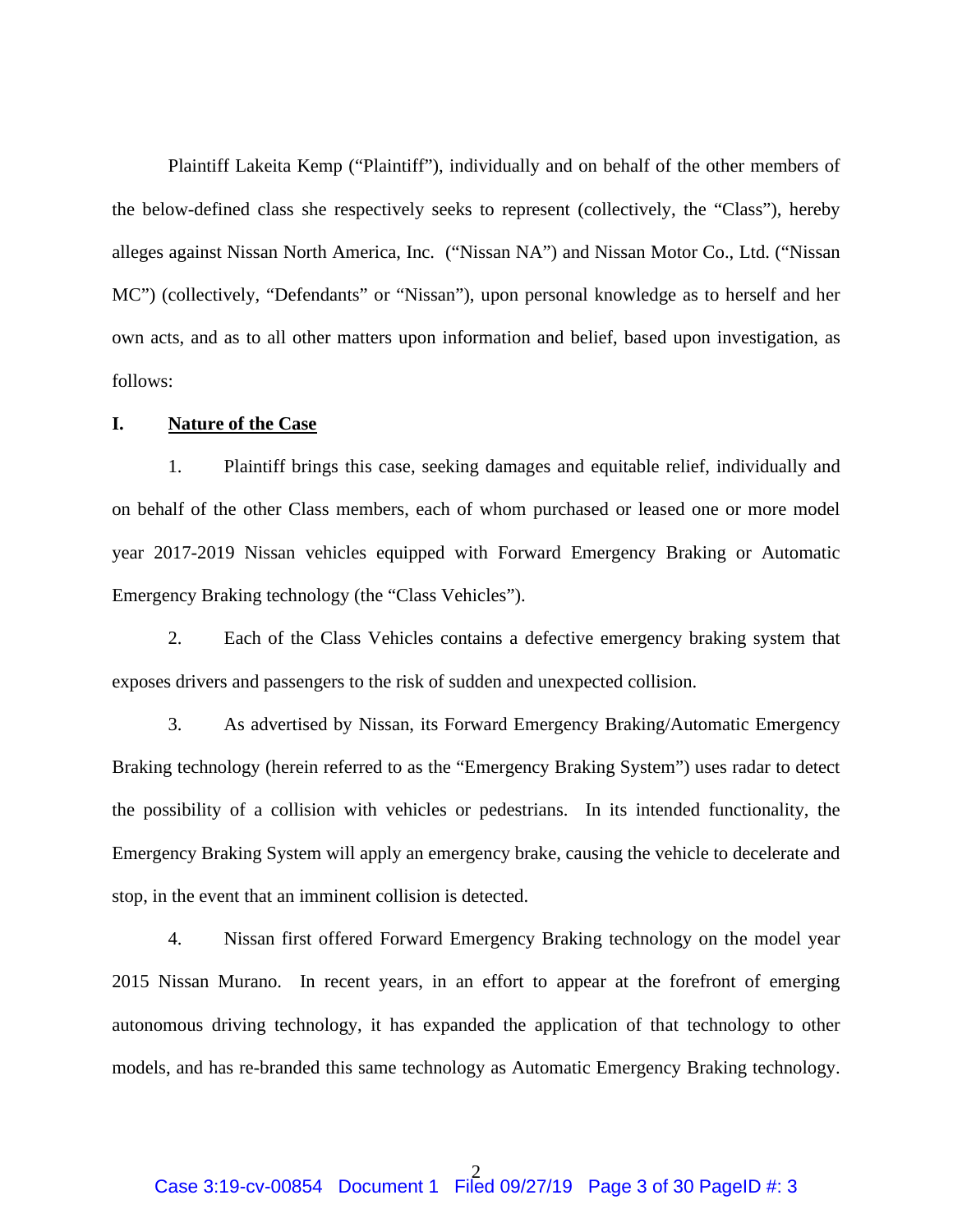Beginning with model year 2018 vehicles, Nissan made what is now called Automatic Emergency Braking a standard feature on its Rogue, Rogue Sport, Murano, Altima, Maxima, Armada, Pathfinder, Leaf and Sentra vehicles.

5. Nissan's Emergency Braking System, however, is not road ready. It suffers from a serious defect, wherein the Emergency Braking System engages suddenly and unexpectedly when no collision is imminent and a driver has no intention of stopping her vehicle. This defect is referred to herein as the Emergency Braking Defect.

6. Due to the Emergency Braking Defect, owners and lessees of Class Vehicles have experienced sudden and unexpected braking on railroad tracks, on bridges, in intersections, and other driving situations that have placed them at serious and unreasonable risk of side-on or rearend collision.

7. The Emergency Braking Defect is a uniform defect, existing within all Class Vehicles, and is often experienced at extremely low mileages, within Nissan's 36,000 mile limited warranty period.

8. Nissan knew of the Emergency Braking Defect prior to the sale or lease of the Class Vehicles. This is evidenced by the reports of owners and lessees complaining about the Emergency Braking Defect to Nissan and Nissan dealers, as well as the multitude of consumer complaints collected by the National Highway Traffic Safety Administration's ("NHTSA") Office of Defects Investigation ("ODI"). Despite this knowledge, Nissan failed to disclose and actively concealed the Emergency Braking Defect from Class members and the public, and continued to market and advertise the Class Vehicles.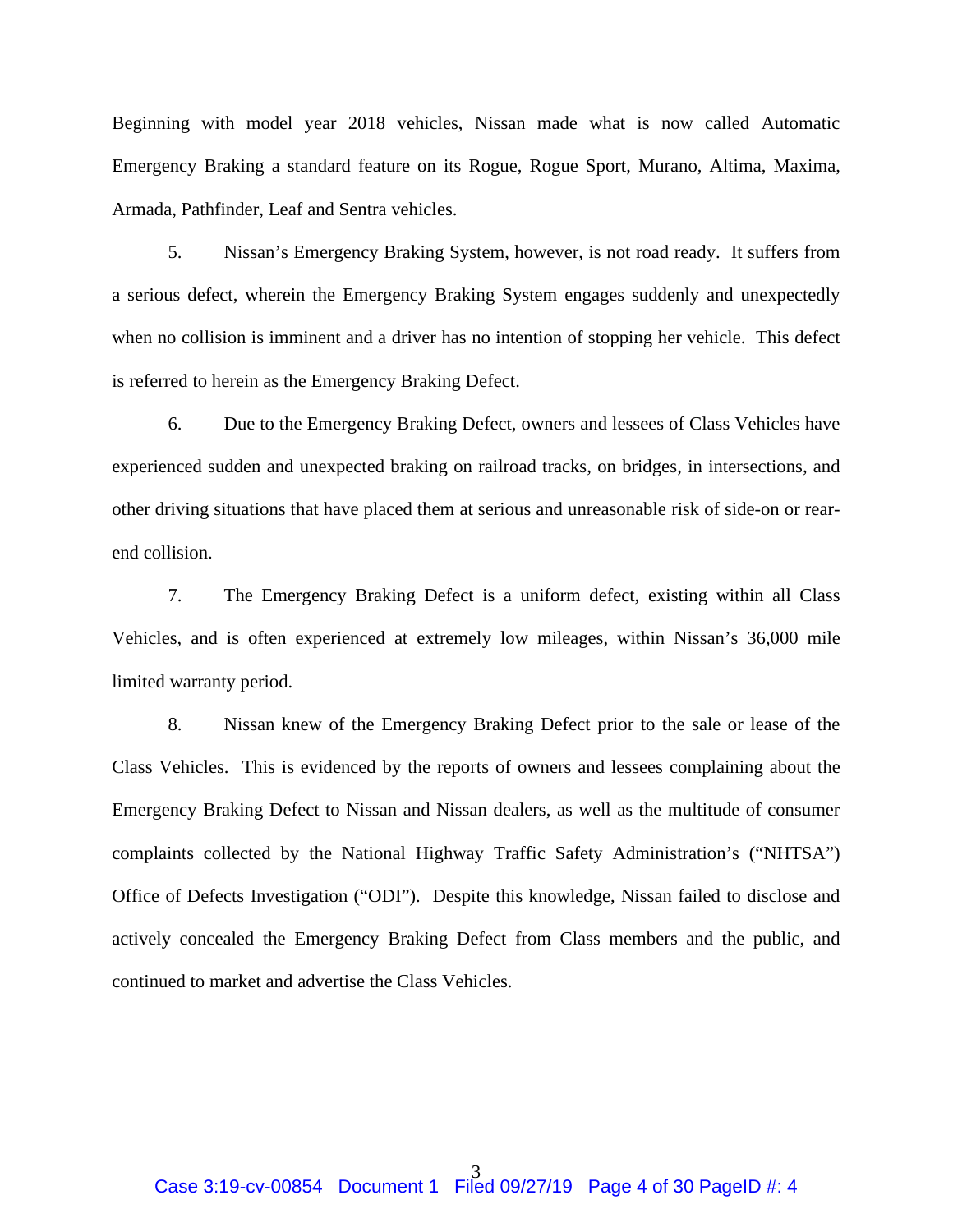9. Nissan sold hundreds of thousands of Class Vehicles despite knowing that the Emergency Braking System engages suddenly and unexpectedly, posing a safety hazard to Plaintiff, the other Class members, and others sharing the road with Class Vehicles.

10. Purchasers and lessees who have complained to Nissan about the Emergency Braking Defect have been told that their vehicle is fine and have been refused repair or other adequate remedy.

11. The Emergency Braking Defect inhibits Plaintiff's and the other Class members' expected, comfortable, and safe use of their Class Vehicles, and exposes them to the risk of serious injury resulting from sudden brake failure.

12. As a result of Nissan's selling and leasing vehicles with the Emergency Braking Defect, Plaintiff and the other Class members were damaged in that they purchased Class Vehicles that they would not have purchased, or at least paid more for their Class Vehicles than they would have paid, had they known about the Emergency Braking Defect.

## **II. Jurisdiction and Venue**

13. This Court has subject matter jurisdiction pursuant to 28 U.S.C. § 1332(a) and (d) because Plaintiff is a citizen of a different state than Defendants, there are more than 100 Class members nationwide, and the amount in controversy for the Class exceeds \$5,000,000 exclusive of costs and interest.

14. This Court also has subject matter jurisdiction pursuant to 28 U.S.C. § 1331 because Plaintiff asserts claims under the Magnuson-Moss Warranty Act, 15 U.S.C. §§ 2301, *et seq*.

15. This Court has personal jurisdiction over Nissan NA because Nissan has its principal place of business in Tennessee and in this district. Moreover, Nissan NA is authorized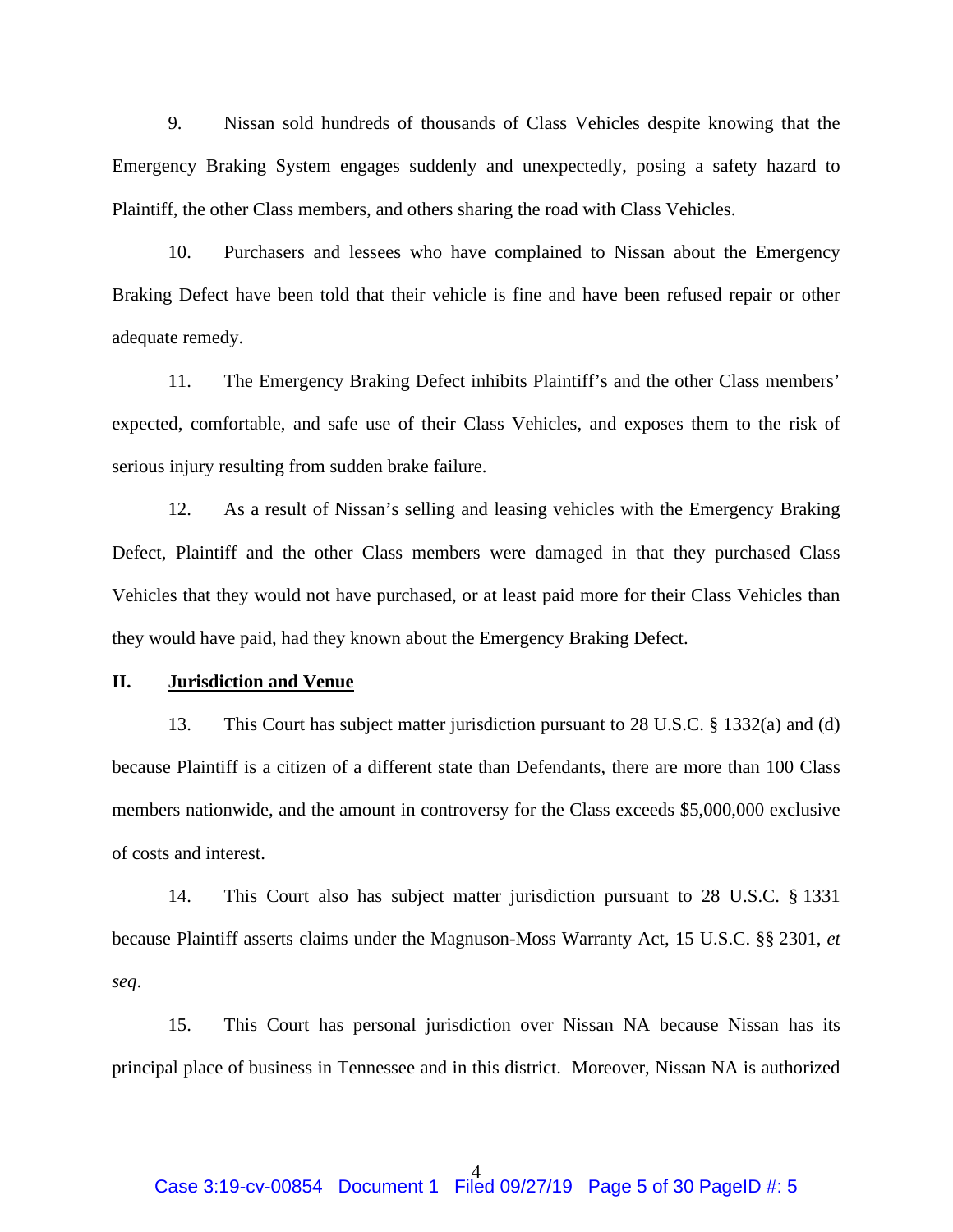to do business in this district and conducts substantial business in this district. This Court has personal jurisdiction over Nissan MC because it engages in continuous corporate operations within Tennessee due to its dealings with Nissan NA.

16. Venue is proper in this district pursuant to 28 U.S.C. § 1391 with respect to Nissan NA because Nissan NA resides in this district. Additionally, Nissan NA has marketed, advertised, sold, and leased Class Vehicles within this district. Venue is proper in this district pursuant to 28 U.S.C. § 1391 with respect to Nissan MC because Nissan MC is not a resident of the United States and may thus be "sued in any judicial district."

## **III. Parties**

#### **A. Plaintiff**

17. Lakeita Kemp is a citizen of Connecticut. Plaintiff Kemp owns a 2019 Nissan Altima, which she purchased new from a Nissan dealer in Connecticut in 2019. Before purchasing her 2019 Altima, Plaintiff Kemp reviewed Nissan's promotional materials regarding the vehicle and interacted with at least one sales representative at an authorized Nissan dealership.

18. Nissan failed to disclose the Emergency Braking Defect to Plaintiff Kemp before she purchased her Altima, despite Nissan's knowledge of the defect, and Plaintiff Kemp, therefore, purchased her Altima with the incorrect understanding that it would be a safe and reliable vehicle. Had Plaintiff Kemp known about the Emergency Braking Defect, she would not have purchased her Altima, or certainly would not have paid as much for it as she did.

19. Within weeks after her purchasing the vehicle, Plaintiff Kemp's 2019 Altima began experiencing the Emergency Braking Defect. Plaintiff Kemp has most commonly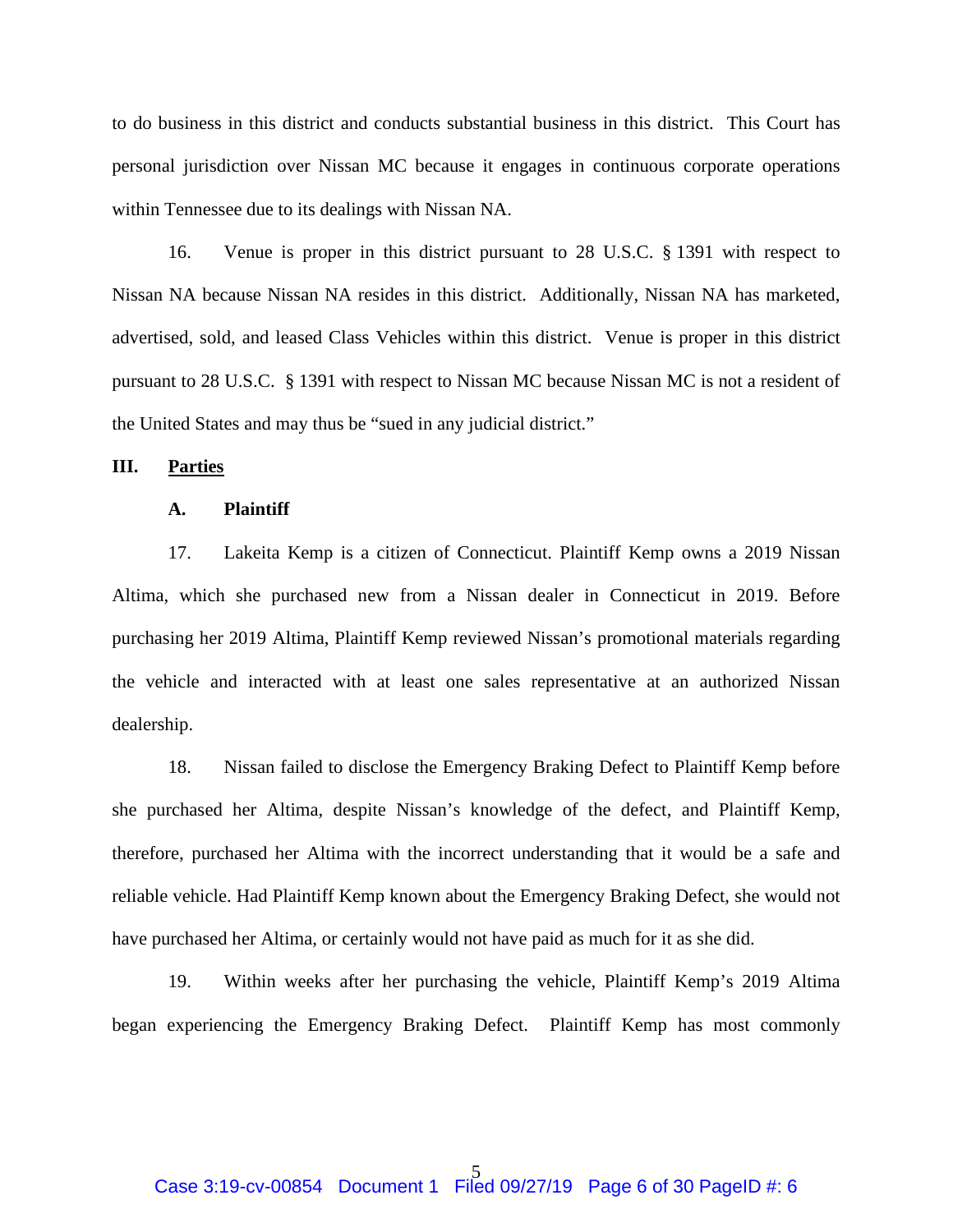experienced the Emergency Braking Defect in parking garages, where her brakes lock up, suddenly and forcefully, as she approaches an up ramp.

20. Plaintiff Kemp has made her Nissan dealer aware of the Emergency Braking Defect, but has not been provided any effective remedy.

## **B. Defendants**

21. Defendant Nissan NA is a California corporation with its principal place of business in Franklin, Tennessee. Nissan NA engages in the design, manufacturing, advertising, and marketing of Nissan automobiles, including the Class Vehicles. It markets and sells the Class Vehicles nationwide, including in Connecticut and Tennessee.

22. Defendant Nissan MC is a Japanese corporation headquartered in Yokohama, Japan. Nissan NMC is the parent corporation of Nissan NA and designs, manufactures, distributes, markets and sells Nissan automobiles.

23. Upon information and belief, Nissan MC communicates with Nissan NA concerning virtually all aspects of the Nissan vehicles it distributes within the United States. At all relevant times, Nissan NA acted as an authorized agent and/or alter ego of Nissan MC while performing activities including, but not limited to, advertising, warranties, warranty repairs, dissemination of technical information, and monitoring the performance of the Class Vehicles in the United States.

#### **IV. Factual Allegations**

#### **A. The Presence of the Emergency Braking Defect in the Class Vehicles**

24. Plaintiff's vehicle suffers from the Emergency Braking Defect, which results in the emergency brake on her vehicle suddenly and unexpectedly engaging, bringing her vehicles to a halt wherever they may be.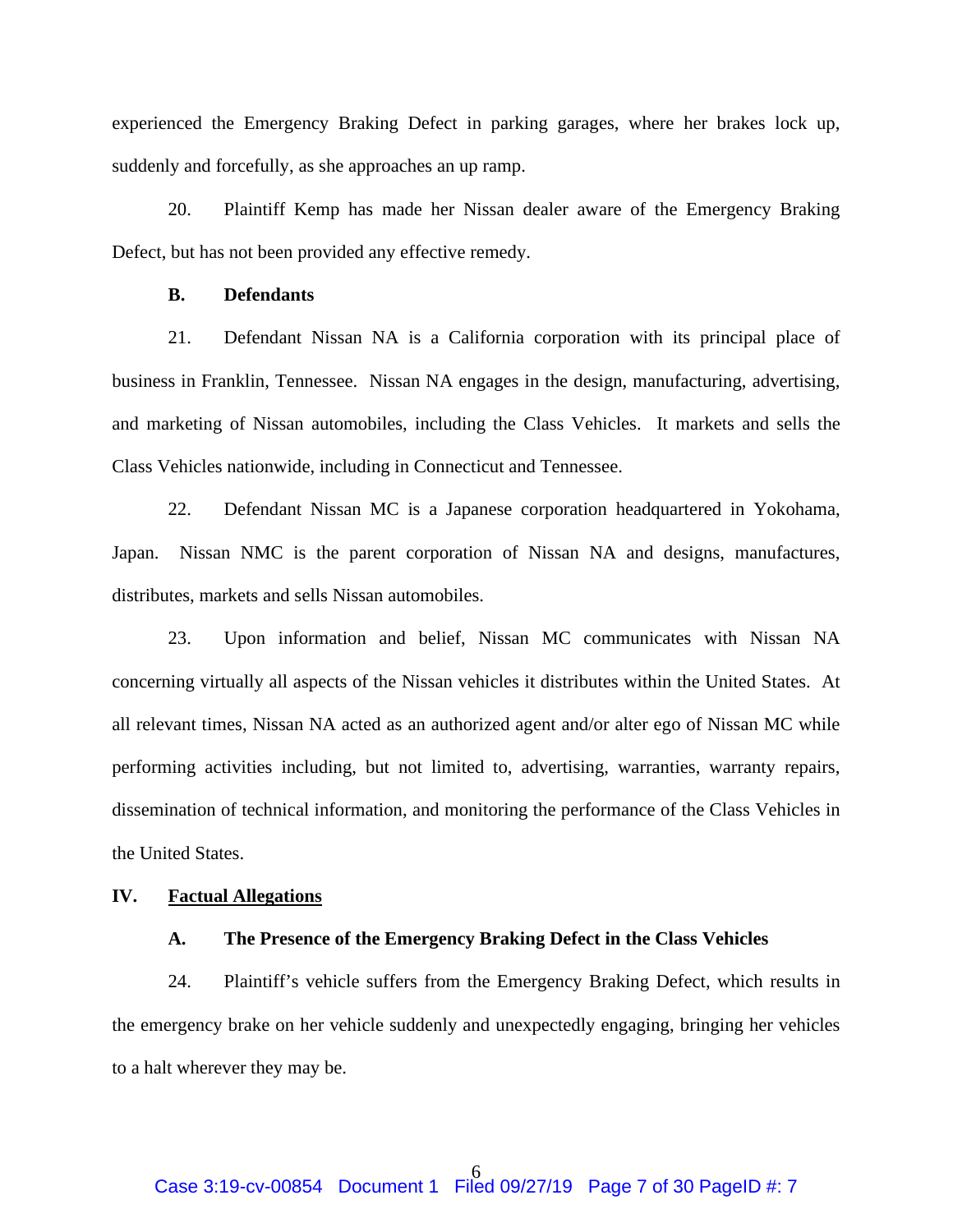25. Upon information and belief, Nissan introduced its Emergency Braking System as an optional feature in its model year 20[1](#page-7-0)5 Murano.<sup>1</sup>

26. Initially, Nissan called its Emergency Braking System "Forward Emergency Braking." From model year 2015 through model year 2017, Nissan offered its Emergency Braking System as an optional feature on numerous models, including the Rogue, the Altima, and the Maxima.[2](#page-7-1)

27. For the 2017 model year Rogue, Nissan introduced a series of mid-year enhancements, which included standard Forward Emergency Braking.[3](#page-7-2)

28. For the 2018 model year, Nissan re-branded Forward Emergency Braking as "Automatic Emergency Braking."<sup>[4](#page-7-3)</sup> Nissan also made it standard on seven of its most popular models: the Rogue, Rogue Sport, Altima, Murano, LEAF, Pathfinder, Maxima, and Sentra (except manual-transmission equipped and all NISMO versions). [5](#page-7-4)

29. Based on the uniformity of experiences with the Emergency Braking Defect across models and model years, as further detailed below, it is evident that there is no material

<span id="page-7-4"></span><sup>5</sup> *See Id.*

<span id="page-7-0"></span><sup>&</sup>lt;sup>1</sup> See "2015 Nissan Murano – Forward Emergency Braking System (if so equipped)," available at [https://www.youtube.com/](http://www.youtube.com/watch?v=J-qiiVMReLw)watch[?v=J-qiiVMReLw](http://www.youtube.com/watch?v=J-qiiVMReLw)

<span id="page-7-1"></span><sup>&</sup>lt;sup>2</sup> *See, e.g.,* "2016 Nissan Maxima – Forward Emergency Braking System (if so equipped)," available at [https://www.youtube.com/watch?v=SAQ7XwL2wm0;](https://www.youtube.com/watch?v=SAQ7XwL2wm0)

<sup>&</sup>quot;2017 Nissan Altima – Forward Emergency Braking System (if so equipped)," available at [https://www.youtube.com/watch?v=FfGcJQJk\\_DYl;](https://www.youtube.com/watch?v=FfGcJQJk_DYl) "2017 Nissan Rogue – Forward Emergency Braking System (if so equipped)," available at <https://www.youtube.com/watch?v=N6AukjeuGTA>

<span id="page-7-2"></span><sup>&</sup>lt;sup>3</sup> See "2017.5 Nissan Rogue Press Kit," available at [https://nissannews.com/en-](https://nissannews.com/en-US/nissan/usa/presskits/us-2017-5-nissan-rogue-press-kit)[US/nissan/usa/presskits/us-2017-5-nissan-rogue-press-kit](https://nissannews.com/en-US/nissan/usa/presskits/us-2017-5-nissan-rogue-press-kit)

<span id="page-7-3"></span><sup>4</sup> *See* "Nissan to Offer Standard Automatic Emergency Braking (AEB) on One Million U.S. Vehicles in 2018 Model Year," available at [https://nissannews.com/en-](https://nissannews.com/en-US/nissan/usa/releases/nissan-to-offer-standard-automatic-emergency-braking-aeb-on-one-million-u-s-vehicles-in-2018-model-year?mode=print)[US/nissan/usa/releases/nissan-to-offer-standard-automatic-emergency-braking-aeb-on-one](https://nissannews.com/en-US/nissan/usa/releases/nissan-to-offer-standard-automatic-emergency-braking-aeb-on-one-million-u-s-vehicles-in-2018-model-year?mode=print)[million-u-s-vehicles-in-2018-model-year?mode=print](https://nissannews.com/en-US/nissan/usa/releases/nissan-to-offer-standard-automatic-emergency-braking-aeb-on-one-million-u-s-vehicles-in-2018-model-year?mode=print)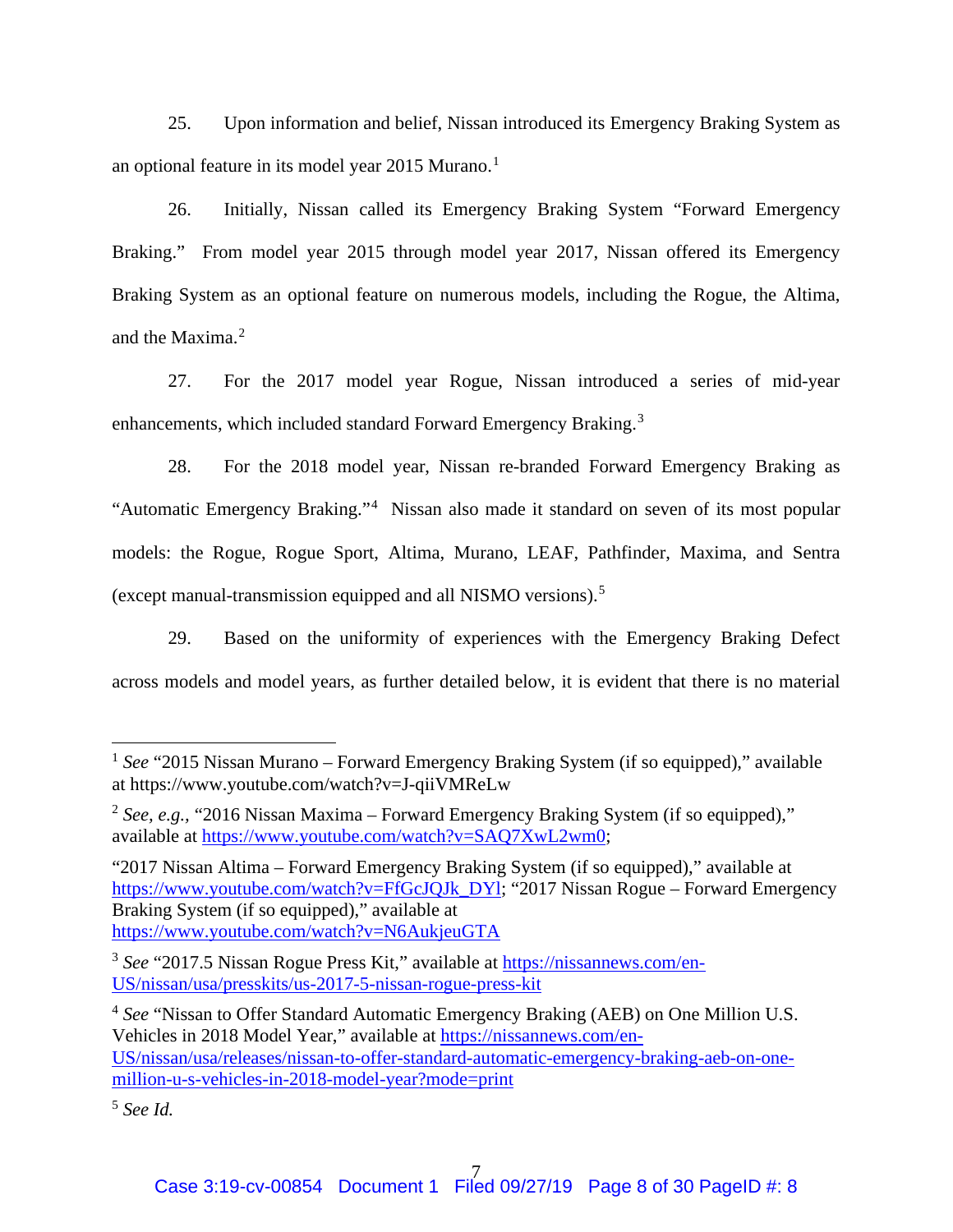difference in the Emergency Braking Systems in the Class Vehicles with respect to the Emergency Braking Defect.

30. As advertised by Nissan, its Emergency Braking System "uses radar technology to monitor a vehicle's proximity to the vehicle ahead, giving the driver audible and visual display warnings to help the driver reduce the vehicle's speed if a potential frontal collision is detected. If the driver fails to respond, the AEB system can apply the brakes, helping the driver to avoid the collision or reduce the speed of impact if it is unavoidable."[6](#page-8-0)

31. What Nissan does not advertise, and does not inform purchasers and lessees of the Class Vehicles, is that its Emergency Braking System suffers from the Emergency Braking Defect, which results in the emergency brake on their vehicles suddenly and unexpectedly engaging even in the complete absence of another vehicle or other obstacle on the road ahead.

32. Based on the reports of those who have experienced the Emergency Braking Defect, as further detailed below, this defect is often experienced on railroad tracks and bridges. Owners and lessees of Class Vehicles have found themselves stopped in the middle of railroad tracks due to the Emergency Braking Defect. Other owners and lessees of Class Vehicles have recalled experiencing the Emergency Braking Defect on highways and at high speeds.

33. The Emergency Braking Defect poses a clear and significant safety risk to Class Vehicle occupants because it can unexpectedly render the Class Vehicles helplessly at risk of a side-on collision on train tracks or in an intersection, because it puts the Class Vehicles at a heightened risk of being rear-ended (including at high speeds), and because it can prevent the Class Vehicles from moving out of the way of danger.

<span id="page-8-0"></span><sup>6</sup> *See* "Nissan Intelligent Safety Shield Technologies," available at [https://www.nissanusa.com/experience-nissan/news-and-events/car-safety-features](https://www.nissanusa.com/experience-nissan/news-and-events/car-safety-features-technology.html)[technology.html](https://www.nissanusa.com/experience-nissan/news-and-events/car-safety-features-technology.html)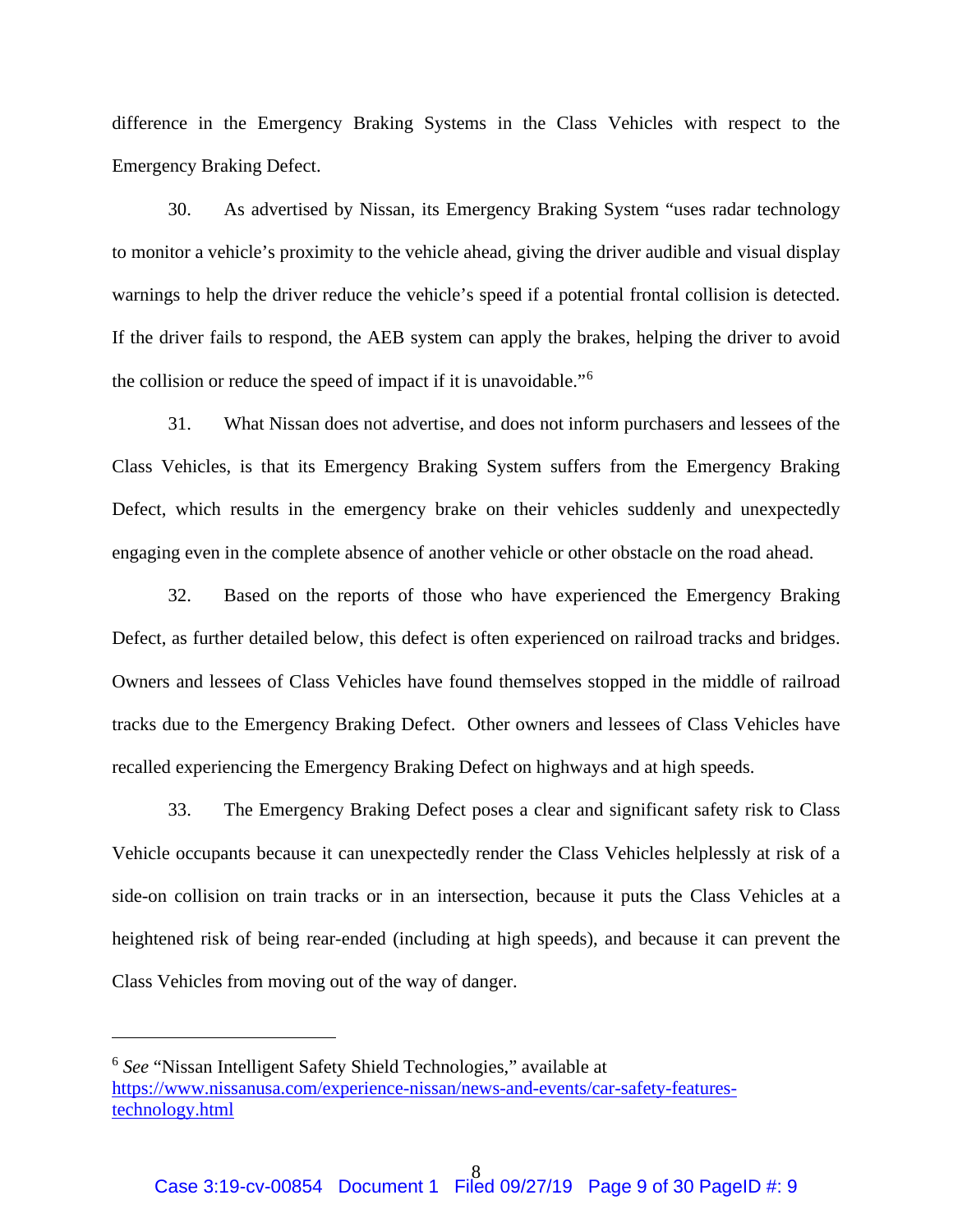34. Moreover, as further detailed below, owners and lessees of Class Vehicles, like Plaintiff, experience the Emergency Braking Defect at inordinately low mileages, further evidencing the fact that it is a fundamental and uniform defect across the Class Vehicles.

## **B. Nissan Knew of the Emergency Braking Defect Prior to Sale or Lease of the Class Vehicles**

35. On information and belief, Nissan learned of the Emergency Braking Defect at least as early as 2016, and certainly well before Plaintiff and Class members purchased or leased their Class Vehicles, through sources such as pre-release evaluation and testing; early consumer complaints made directly to Nissan, collected by NHTSA ODI, and/or posted on public online vehicle owner forums; testing done in response to those complaints; aggregate data from Nissan dealers; as well as through other internal sources unavailable to Plaintiff prior to discovery.

36. During the pre-release process of designing, manufacturing, engineering, and testing the Class Vehicles, Nissan necessarily would have gained comprehensive and exclusive knowledge about the Class Vehicle's Emergency Braking Systems, particularly the basic engineering principles behind the function of the systems and the systems' responses to expected conditions they would encounter in ordinary use.

37. An adequate pre-release analysis of the design, engineering, and manufacture of the Emergency Braking Systems in the Class Vehicles would have revealed to Nissan that the systems were defective and caused vehicles to suddenly and unexpectedly stop during normal driving events, such as when vehicles encountered train tracks or inclines.

38. Further, consumers complain of experiencing the Emergency Braking Defect at low mileages, within the warranty period. Upon information and belief, Nissan collects, reviews, and analyzes detailed information about warranty claims made at its dealerships and service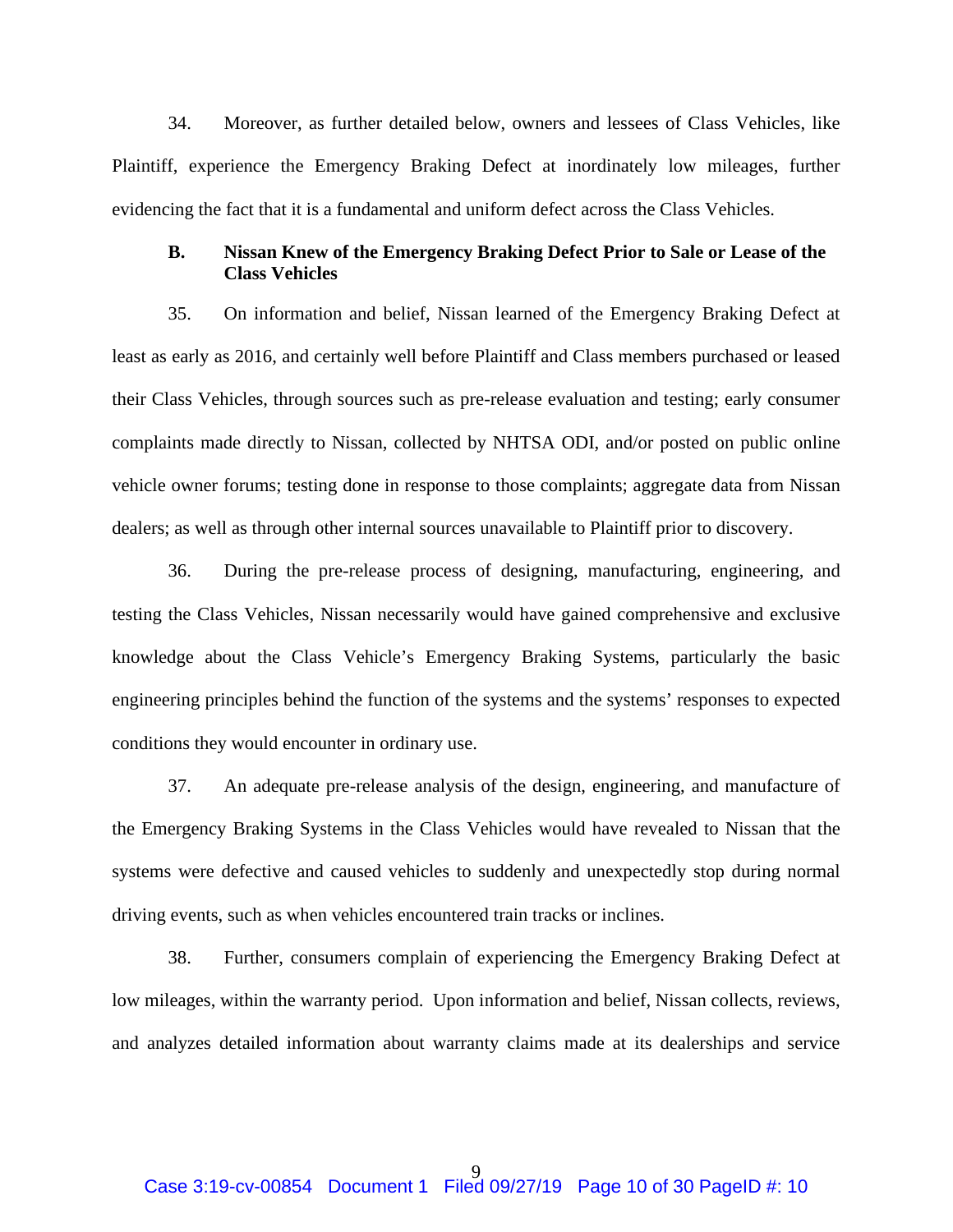centers, including the type and frequency of such claims. Complete data on such claims is exclusively within Nissan's control and unavailable to Plaintiff without discovery.

39. Online resources reveal that consumers complained to Nissan about the Emergency Braking Defect starting with, at least, model year 2016 vehicles, and that these complaints have continued unabated through the present day.

40. For example, online complaints available through National Highway Traffic

Safety Administration state the following:

#### • **2016 Nissan Altima, Incident Dated October 1, 2016**

"The contact owns a 2016 Nissan Altima. While driving various speeds, the Forward Emergency Braking warning indicator illuminated and caused the vehicle to slow down and then stop. The contact took the vehicle to a dealer, but there was no resolution for the issue with the emergency brake. The manufacturer was notified of the issue. The failure mileage was 7,259."

## • **2016 Nissan Rogue, Incident Dated July 2, 2018**

"The vehicle automatically applies the brake in some instances . . . Service has had the entire body control module replaced, but electrical issues still persist. Multiple dealers have not been able to recreate the problem even though issues are still present. Significant safety hazard by vehicle automatically applying brake randomly and Nissan still does nothing to resolve the issue."

#### • **2017 Nissan Rogue, Incident Dated August 30, 2017**

"ABS braking system goes on when driving car for no apparent reason. No other cars or obstacles around. This has happened 7 times. Speed usually between 30/35 MPH."

## • **2017 Nissan Rogue, Incident Dated October 11, 2017**

"On October 11, 2017, the vehicle's [Emergency Braking System] caused the vehicle to unexpectedly brake while moving at approximately 65 mph on the interstate 10 freeway. This malfunction nearly caused a serious accident which could have resulted in serious injuries. We immediately contacted the Nissan dealer and they did have the vehicle towed to their service department for inspection. They have had the vehicle for approximately 1 week and are now contacting us requesting that we pick up the vehicle, despite the fact that they have not repaired the vehicle . . . ."

#### • **2017 Nissan Rogue, Incident Dated October 18, 2017**

"The first time the vehicle malfunctioned, I was driving in a grocer store parking lot wih a personal friend and suddenly the car's emergency brake protection activated, jolting the car to a stop. The second occurrence was in a parking deck (different from the first location) and the car again activated the emergency brake protection system, jolting the car to a stop. I then felt this was a safety issue and brought this into the Nissan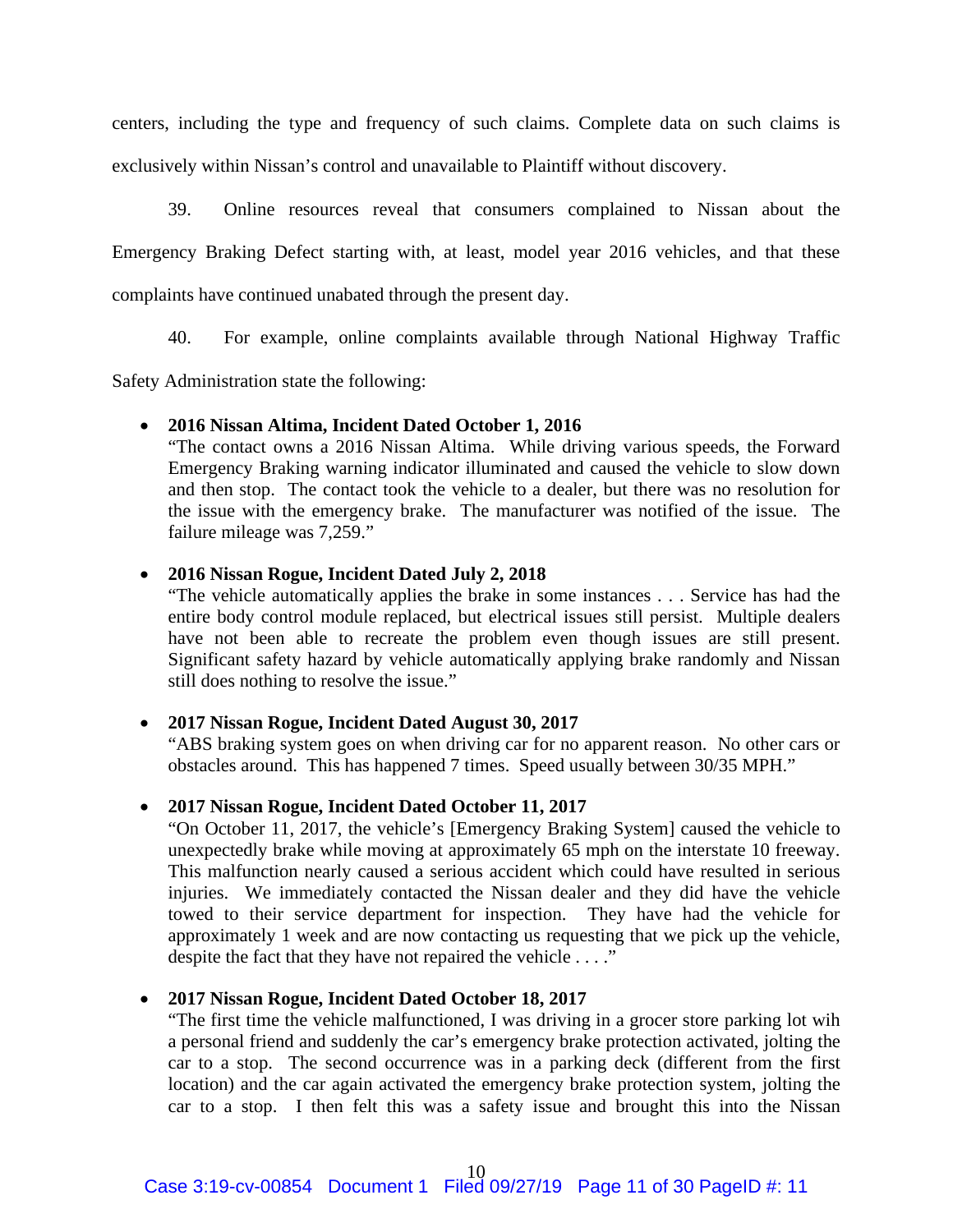dealership. They checked the car and called reporting they could not find anything wrong with the car and I should pick it up. I picked the car up and continued to drive it until I switched cars with a personal friend who used the car to drive one mile back to home down a 4 lane road. Upon coming to an intersection, she reports she began slowing down and got in a turn lane to make a left onto our neighborhood road and as she was approaching the light, the car activated the emergency braking system, again jolting the car to a stop. She states during and after the car came to a complete stop, she kept her foot on the break the entire time and while decompressing the brake, the car then jolted forward crashing into the car in front of her. I had the car towed in to the Nissan dealership and had corporate Nissan step in to investigate the car. 6 weeks later they investigated the car reporting that no error was found with the car and again I should pick up my vehicle. I requested specific tests and asked the testing process for the car and was advised by the investigation department that they could not disclose that information and that the testing and results were 'property of Nissan' and that they were not offering any further assistance."

## • **2017 Nissan Rogue, Incident Dated October 26, 2017**

"On 10-26-2-17 while traveling at approximately 35 mph the vehicle's Forward Emergency Braking System (FEB) suddenly and unexpectedly activated, bringing the car to a full and complete stop in the middle of the road. . . . There were no adverse conditions, obstructions, or vehicles within a dangerous distance to have caused the activation. . . . I returned the vehicle to the dealership were I purchased the car. After four days of diagnostic and road testing I was told that according to Nissan Tech Line, since the dealership was unable to duplicate the malfunction during the test drive the car is considered operational and safe and could be returned to the customer . . . ."

## • **2017 Nissan Rogue, Incident Dated January 28, 2018**

"A second totally unnecessary deployment again occurred, this time @ 8:43 AM. I was again on the Southbound Major Deegan expressway . . . speed 52 MPH with the cruise control engaged, when the Forward Emergency Brake System automatically deployed, for about 2 to 3 seconds. Again, there was no car immediately in front of me; no debris on the roadway; nothing that would alert the sensor."

## • **2017 Nissan Rogue, Incident dated February 8, 2018**

"(FEB) Forward Emergency Braking System Faulty. I have filed another claim before this but there has been more development and answers to the unknown as to why it is doing this. I spoke to Nissan's arbitration dept last night and they have found that it is some traffic lights that are causing an interference and causing this system to set off audible beep followed by a red light (according to user manual it is the FEB emergency warning indicator). It will then brake on its own. . . . I am still fighting with Nissan, but as of last night, they said Nissan had no interest in replacing or letting me repurchase at this time  $\ldots$ ."

## • **2018 Nissan Rogue, Incident Dated April 23, 2018**

"The emergency braking engages without reason. This has led to 2 near misses. Once the car just stopped in the road. I thought it might have misinterpreted a snow pile. Then, driving over a train crossing, the car just stopped. Luckily I was able to get it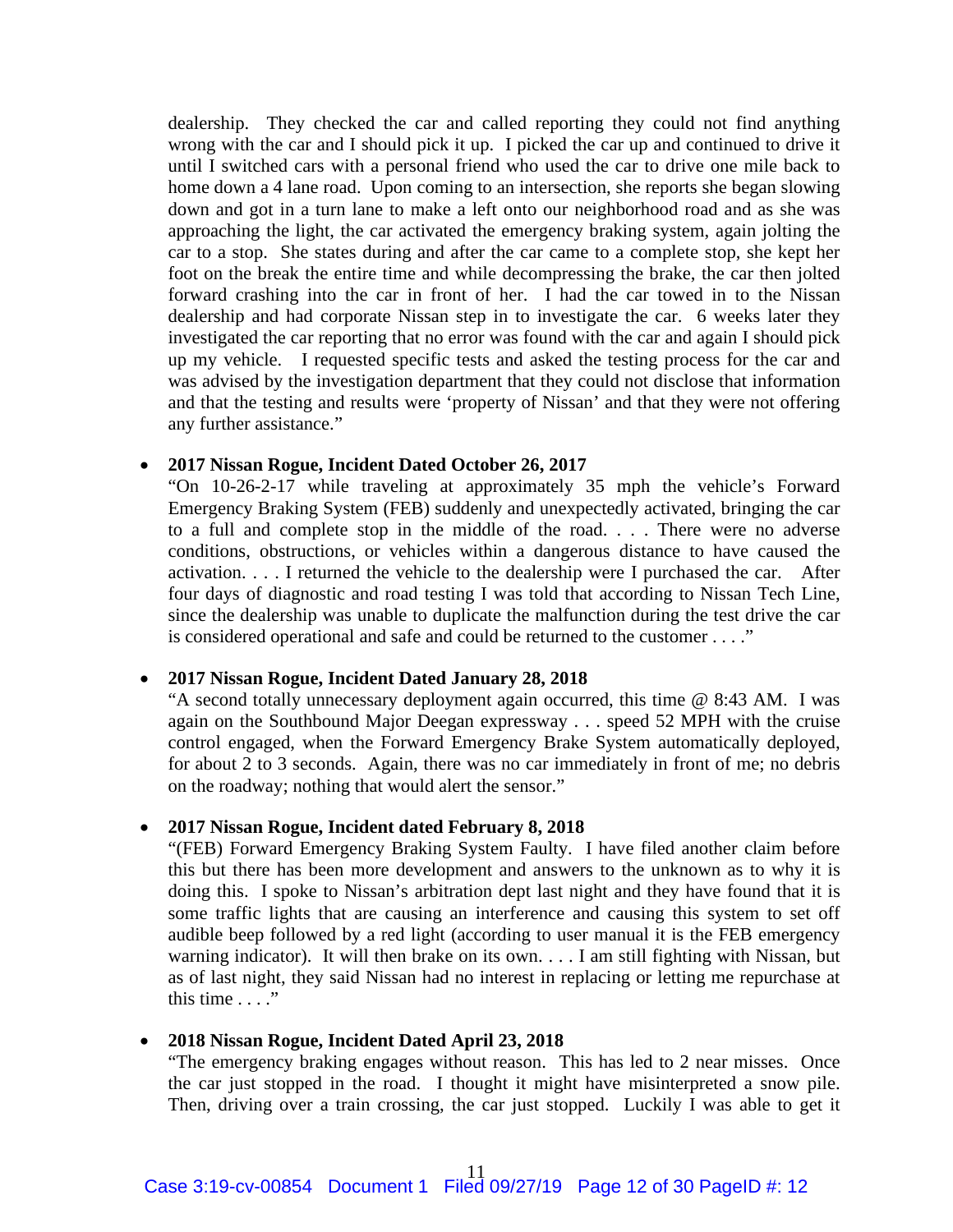moving before a train came. Very scary! When I called the service department, they were not very concerned."

## • **2017 Nissan Maxima and 2018 Rogue, Incidents Dated May 28, 2018 and prior**

"The problem began in my 2017 Nissan Maxima. I told the dealership that the emergency automatic braking system initiated while no other cars were around. They traded me in to the 2018 Nissan Rogue and the same issue has occurred 3 times in this vehicle. Each time, there were no other vehicles around. The dealership claimed there is nothing wrong with my vehicle. It wasn't until I contacted corporate that they admitted they know there's a defect, but no fix was available yet. They knowingly jeopardized my infant son's safety and lied to me. This defect is scary and shouldn't be allowed to be swept under the rug by dealerships. I no longer feel safe driving with Nissan."

## • **2018 Nissan Rogue, Incident Dated July 2, 2018**

"Forward Emergency Braking System engages while approaching a metal roadway surface and comes to a complete and abrupt stop. The roadway is a driveway on a private property. This vehicle is equipped with a safety system designed to prevent collisions with objects ahead, but engages when there is no object in front. The dealership has been aware of this issue since July 5, 2018 and the manufacturer has been aware since July 26, 2018. In several instances, motorist travelling behind were unexpectedly surprised and forced to take evasive maneuvers to avoid collision."

## • **2018 Nissan Rogue, Incident Dated September 24, 2018**

"The contact stated that the vehicle's automatic braking feature independently activated while the vehicle was being driven at various speeds. There were no obstacles in the vehicle's path. The failure occurred without warning on approximately six occasions. . . . The failure mileage was approximately 1,600."

## • **2018 Nissan Rogue, Incident Dated September 30, 2018**

"Auto emergency braking is activating when there is no vehicle or obstacle in front of me. It happened the first time I left the dealer on an open highway. It happened again in a dark parking garage, and again when I was going less than 10 miles an hour over railroad tracks. It happened to my husband going over a bridge with metal expansion joints. Good thing no one was behind us when it happened."

## • **2018 Nissan Rogue, Incident Dated October 23, 2018**

"While accelerating on a county street, at almost 40 MPH, my car decided to suddenly brake and almost immediately stop. It vibrated and we heard a loud grinding type noise. I removed my foot from accelerator, and after just a second, the braking stopped and I was able to accelerate again. I was almost rear-ended by the car behind me. No warning lights or sounds were heard. The car has about 15,500 miles. This is the second time that this has happened. . . . I'm scared to drive this on the freeway, or actually anywhere I want to go more than 10 miles per hour  $\dots$ ."

## • **2018 Nissan Rogue, Incident Dated November 13, 2018**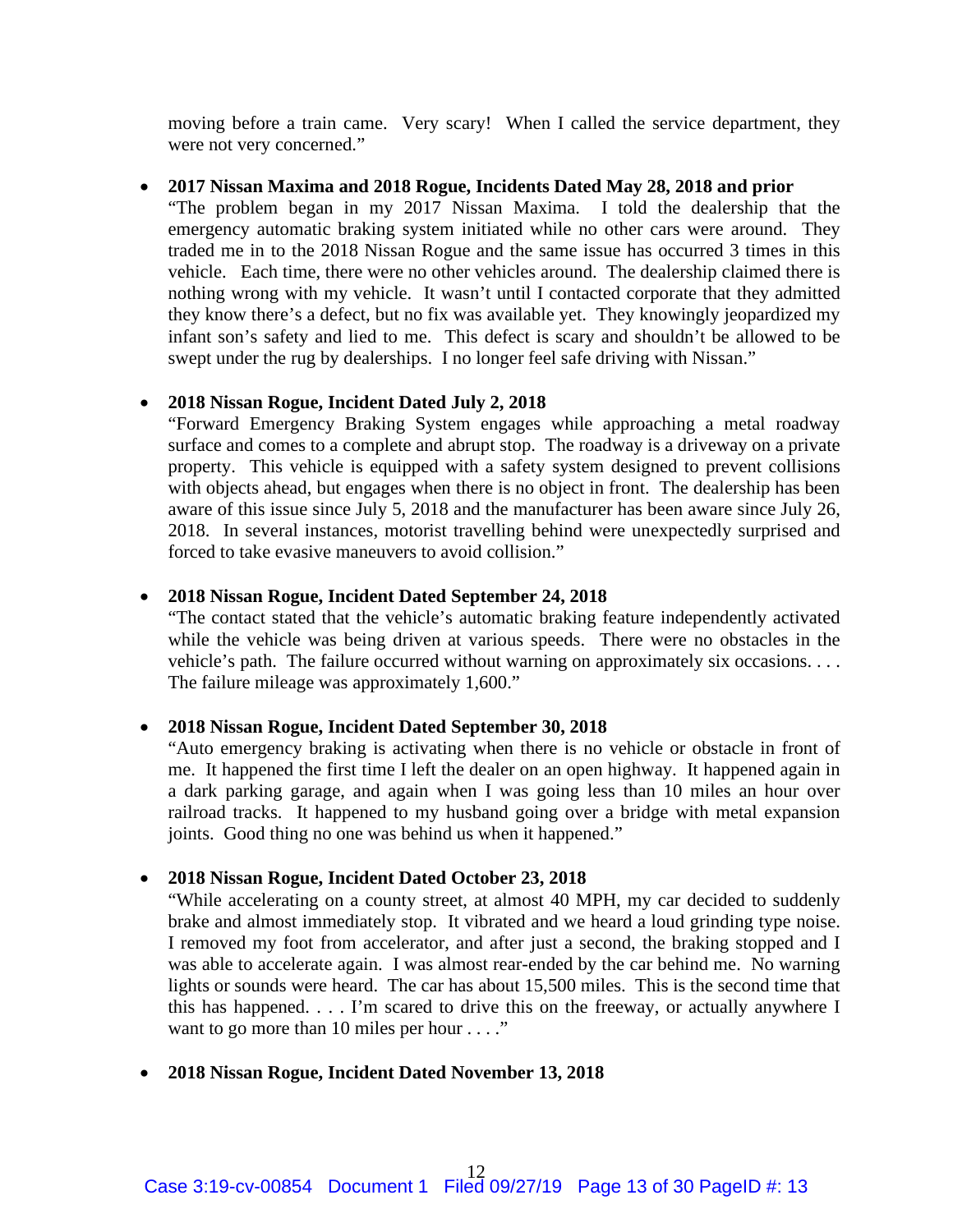"While moving at 35 MPH on a paved surface street with no obstacles/cars in front of me or behind me and a green light at the next traffic light, the car made a high pitched noise and came to a full stop. Seemed as if the emergency braking system engaged for no apparent reason. Could have caused a rear end collision if anyone were behind me or if I were on the highway."

## • **2018 Nissan Leaf, Incident Dated May 15, 2018**

"While driving forward, the vehicle suddenly, unexpectedly and violently applies the brakes without any driver input whatsoever! There are no other vehicles or pedestrians in the vicinity at the time. This sudden braking problem began on or about 5/15/18 and happened on several occasions after that. Twice while entering the underground parking garage at an office building and twice while driving on a city street. Vehicle has been at the local Nissan dealer for over a week but neither the dealership nor the manufacturer apparently has any idea how to fix the problem. They think that there is a fault in the Automatic Emergency Braking system. The service manager told me that other instances of the same issue have been reported to Nissan. The salesperson indicated that there were 4 other similar cases at their dealership alone."

41. As the complaints reveal, Nissan was repeatedly notified of the Emergency

Braking Defect by customers and dealers. Further, federal law requires automakers like Nissan to be in close contact with NHTSA regarding potential auto defects, including imposing a legal requirement, backed by criminal penalties for violation, of confidential disclosure of defects by automakers to NHTSA, including field reports, customer complaints, and warranty data. *See* TREAD Act, Pub. L. No. 106-414, 114 Stat. 1800 (2000). Thus, automakers like Nissan should (and do) monitor NHTSA databases for consumer complaints regarding their automobiles as part of the automakers' ongoing obligation to identify potential defects in their vehicles.

42. The complaints, moreover, show that owners and lessees of the Class Vehicles considered the Emergency Braking Defect to be a material safety issue to the reasonable consumer.

## **C. Nissan's Inadequate Technical Service Bulletin**

43. Nissan's knowledge of the Emergency Braking Defect is also clear from its July 19, 2018 technical service bulletin ("TSB"), NTB18-041a.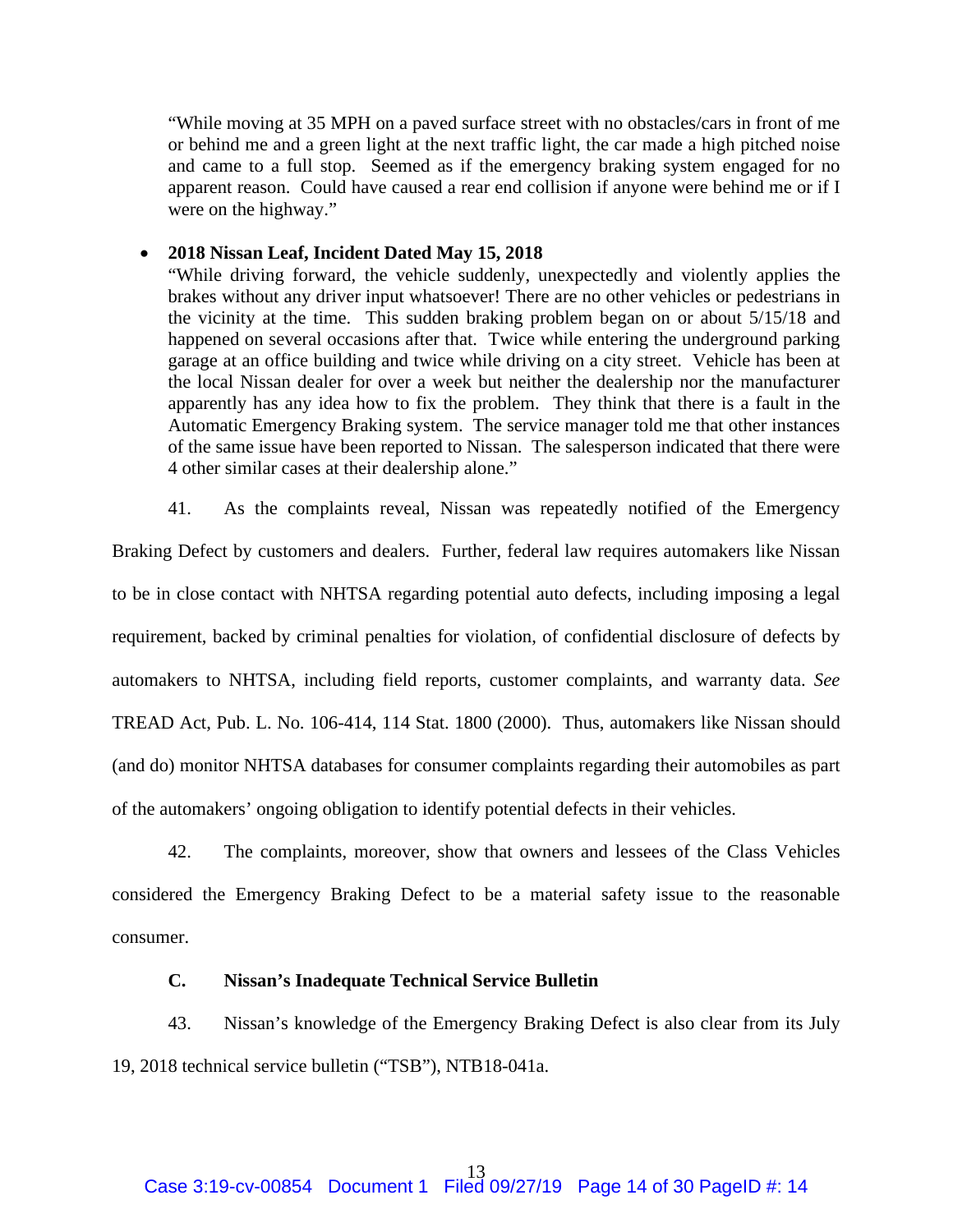44. NTB18-041a addresses unexpected operation of the Emergency Braking System in 2017-18 Rogue, Rogue Sport, and Rogue Hybrid vehicles, and admits that the Emergency Braking System operates unexpectedly in these vehicles. NTB18-041a provides a purported repair for the unexpected operation of the Emergency Braking system in these vehicles.

45. NTB18-041a, however, does not adequately address the Emergency Braking Defect in any of the Class Vehicles.

46. First, NTB18-041a is not a recall, and an owner or lessee of one of the covered Rogue models must first experience the inherently dangerous Emergency Braking Defect before a repair is offered pursuant to NTB18-041a. Thus, Nissan requires owners and lessees of covered Rogue models to risk sudden collision before it even offers the purported repair.

47. Second, the purported fix provided in NTB18-041a is ineffective and does not remedy the Emergency Braking Defect. This is evident from Plaintiff Kemp's experience. Plaintiff Kemp reported the Emergency Braking Defect to her Nissan dealership in July 2018, and was assigned an incident number. And although Plaintiff Kemp has brought her vehicle into the Nissan dealership since the release of NTB18-041a, the dealership has not remedied the Emergency Braking Defect in Plaintiff Kemp's vehicle.

## **D. Nissan Received Pre-Suit Notice Multiple Times and Ways**

48. Beginning in or around May 2019, Plaintiff Kemp began communicating with Nissan, through her dealership, about problems with her Altima as they relate to the Emergency Braking Defect. Plaintiff Kemp presented her car for repair at Nissan dealerships multiple times. On or around July 16, 2019, Plaintiff Kemp sent her first letter to Nissan North America, Inc. detailing the problems with her vehicle. She sent a follow up communication on or around July 18, 2019. Throughout this time period Plaintiff Kemp contacted numerous general managers,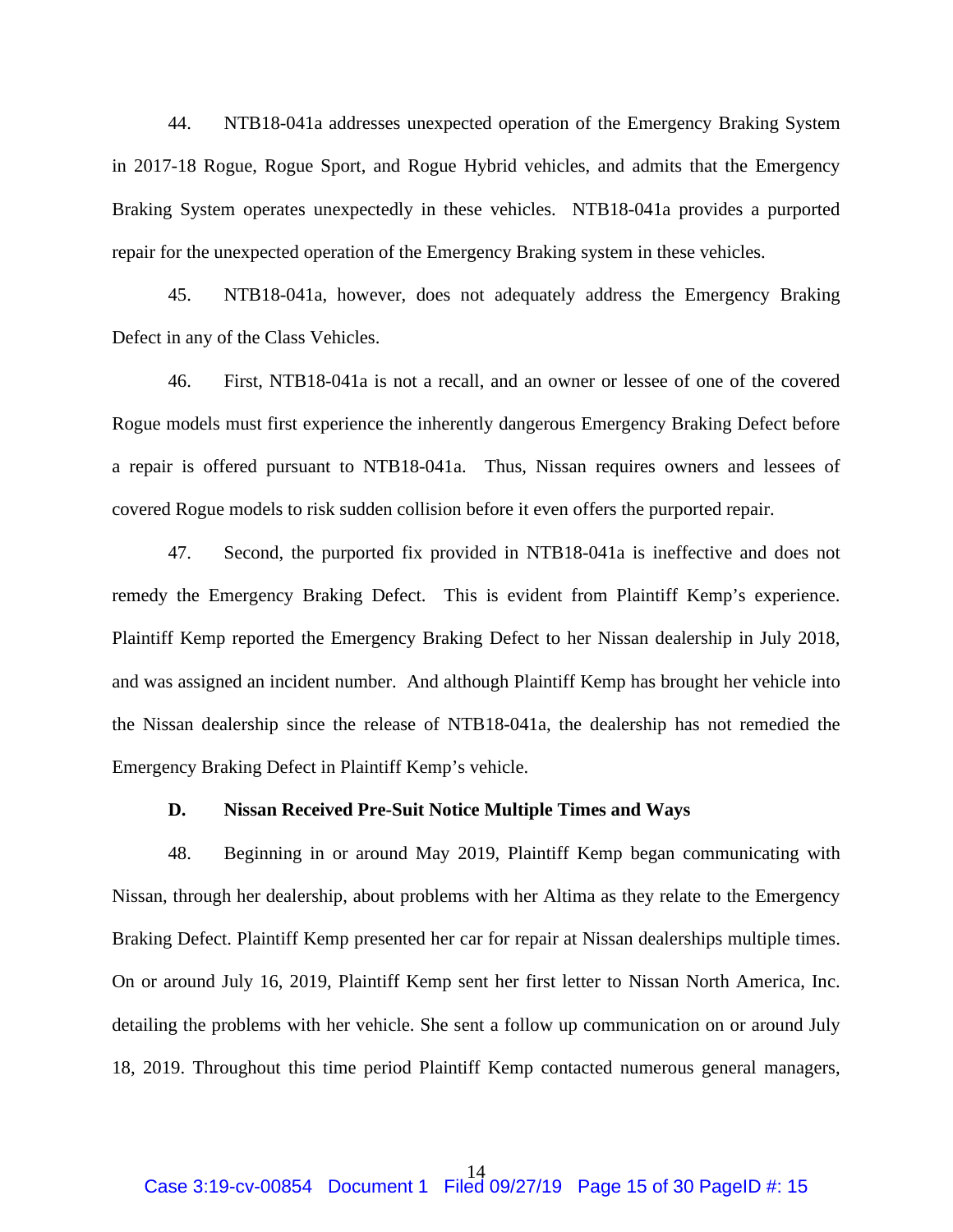consumer affairs call center reps, and other employees and agents of Nissan in an attempt to have her car repaired. These communications continued through the filing of this Complaint.

#### **E. Nissan's Marketing and Concealment**

49. Upon information and belief, Nissan knowingly marketed and sold/leased the Class Vehicles with the Emergency Braking Defect, while willfully concealing the true risks posed by the Emergency Braking Systems.

50. Nissan directly markets the Class Vehicles to consumers via extensive nationwide, multimedia advertising campaigns on television, the Internet, billboards, print publications, mailings, and through other mass media.

51. Nissan's marketing material describes the Class Vehicles as "intelligent" and as automatically deploying emergency braking to avoid a collision.

52. In practice, the Class Vehicles are not so intelligent that they only deploy emergency braking to avoid a collision. Nissan concealed the fact that the Class Vehicles suffer from the Emergency Braking Defect which causes the Class Vehicles to stop suddenly and unexpectedly even when there is no risk of colliding with a vehicle or pedestrian in front of the Class Vehicle.

53. Nissan knowingly misled Class members about the true, defective nature of the Class Vehicles. As detailed above, upon information and belief, Nissan has been aware of the Emergency Braking Defect since at least 2016, before Plaintiff and the other Class members purchased or leased their Class Vehicles, through pre-release evaluation and testing, and the numerous and consistent complaints about the Emergency Braking Defect made directly to Nissan, received through dealerships, and collected by NHTSA.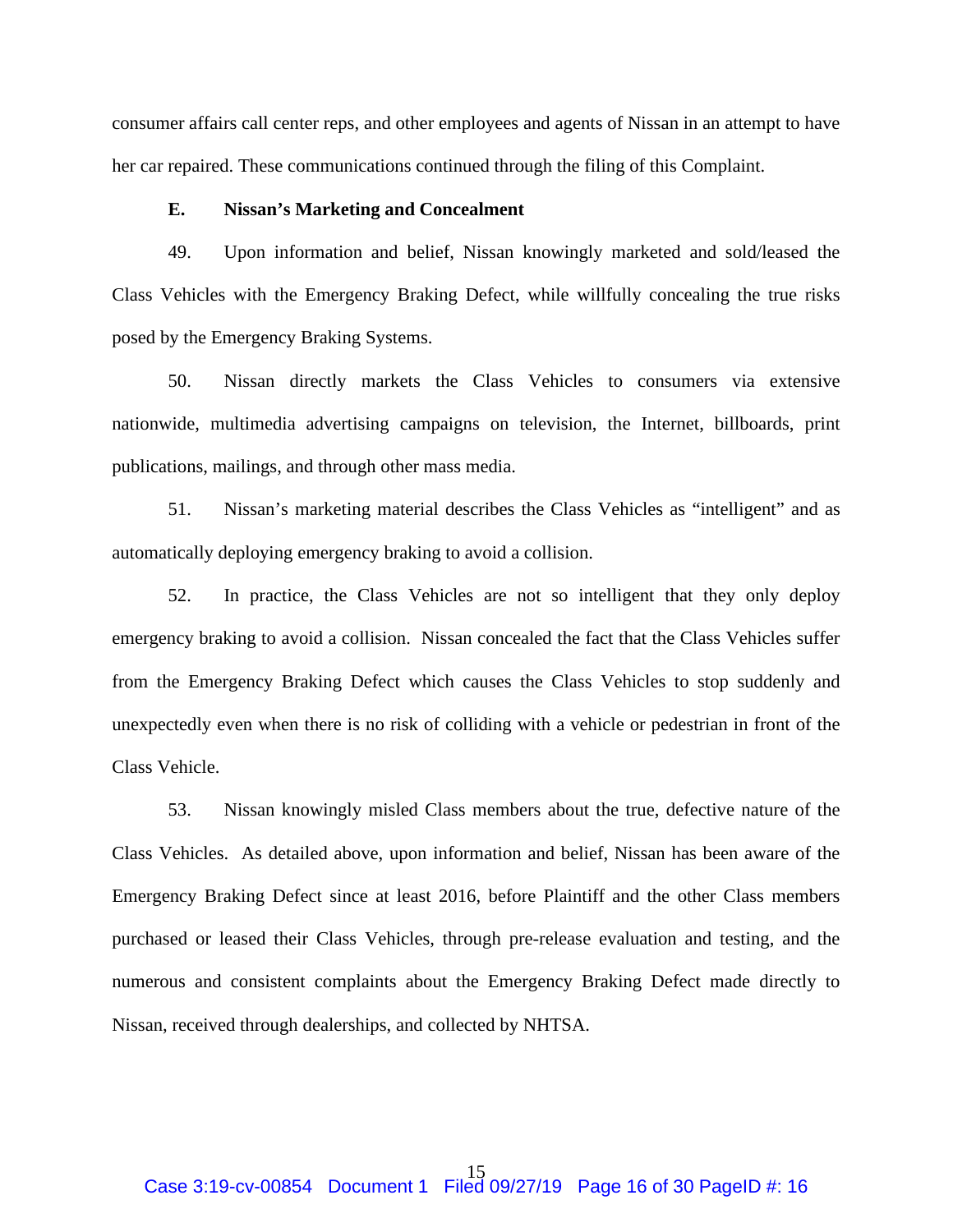54. In sum, Nissan has actively concealed the existence and nature of the Emergency Braking from Class members since at least 2016 despite its knowledge of the existence and pervasiveness of the Emergency Braking Defect.

55. By engaging in the conduct described above, Nissan has concealed, and continues to conceal, the Emergency Braking Defect from Class members. If Class members had knowledge of the information Nissan concealed, they would not have purchased or leased the Class Vehicles or would have paid less to do so.

## **V. Class Action Allegations**

56. Plaintiff brings this action pursuant to Rules  $23(a)$ ,  $23(b)(2)$  and/or (c)(4), and 23(b)(3) of the Federal Rules of Civil Procedure on behalf of themselves and all others similarly situated.

57. Plaintiff seeks to represent the class as defined below as Court appointed class representative.

58. Plaintiff seeks to represent the following statewide class ("the Connecticut Class") defined as follows:

> • All current and former owners or lessees of a Class Vehicle (as defined herein) that was purchased or leased in the State of Connecticut.

59. Excluded from both the Connecticut Class are Defendants and any of their affiliates, parents, subsidiaries, officers, directors, employees, successors, or assigns; governmental entities; and the Court staff assigned to this case and their immediate family members. Plaintiff reserves the right to modify or amend these Connecticut Class definitions as appropriate during the course of this litigation.

60. The Classes expressly disclaim any recovery in this action for personal injury resulting from the Emergency Braking Defect, without waiving or dismissing any such claims.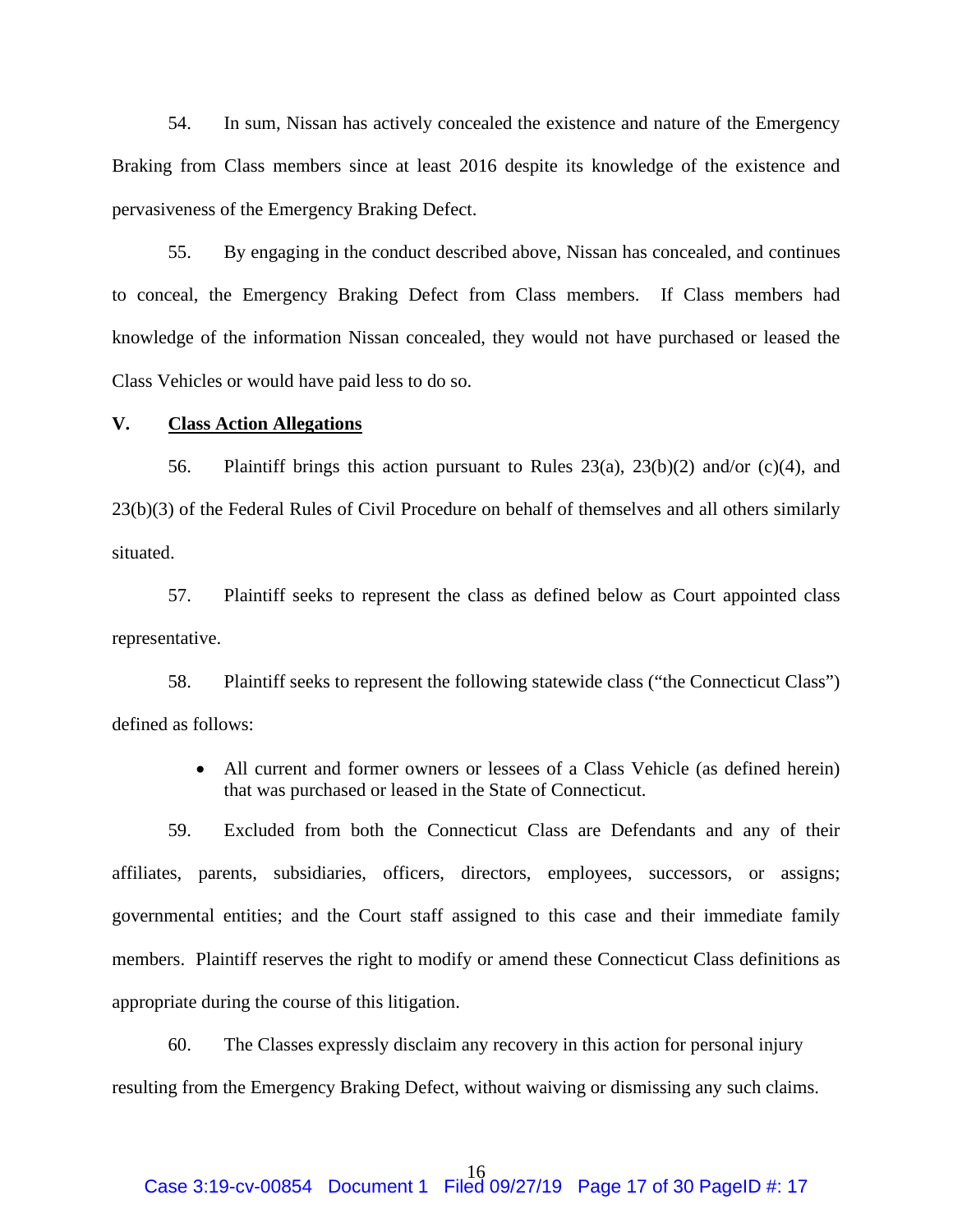61. This action has been brought and may properly be maintained on behalf of the Connecticut Class proposed herein under the criteria of Rule 23 of the Federal Rules of Civil Procedure.

62. **Numerosity — Federal Rule of Civil Procedure 23(a)(1).** The members of the Connecticut Class are so numerous and geographically dispersed that individual joinder of all class members is impracticable. While Plaintiff is informed and believes that there are not less than one thousand members of the Connecticut Class, the precise number of the Connecticut Class is unknown to Plaintiff, but may be ascertained from Nissan's books and records, as well as records from state Departments of Motor Vehicles. Connecticut Class members may be notified of the pendency of this action by recognized, Court-approved notice dissemination methods, which may include U.S. Mail, electronic mail, Internet postings, and/or published notice.

#### 63. **Commonality and Predominance — Federal Rule of Civil Procedure 23(a)(2)**

**and 23(b)(3).** This action involves common questions of law and fact, which predominate over any questions affecting individual Connecticut Class members, including, without limitation:

a. whether the Emergency Braking Systems in the Class Vehicles are defective;

b. whether Nissan knew or should have known about the Emergency Braking Defect, and, if yes, how long Nissan has known or should have known of the Emergency Braking Defect;

c. whether the defective nature of the Class Vehicles constitutes a material fact that reasonable consumers would have considered in deciding whether to purchase or lease a Class Vehicle;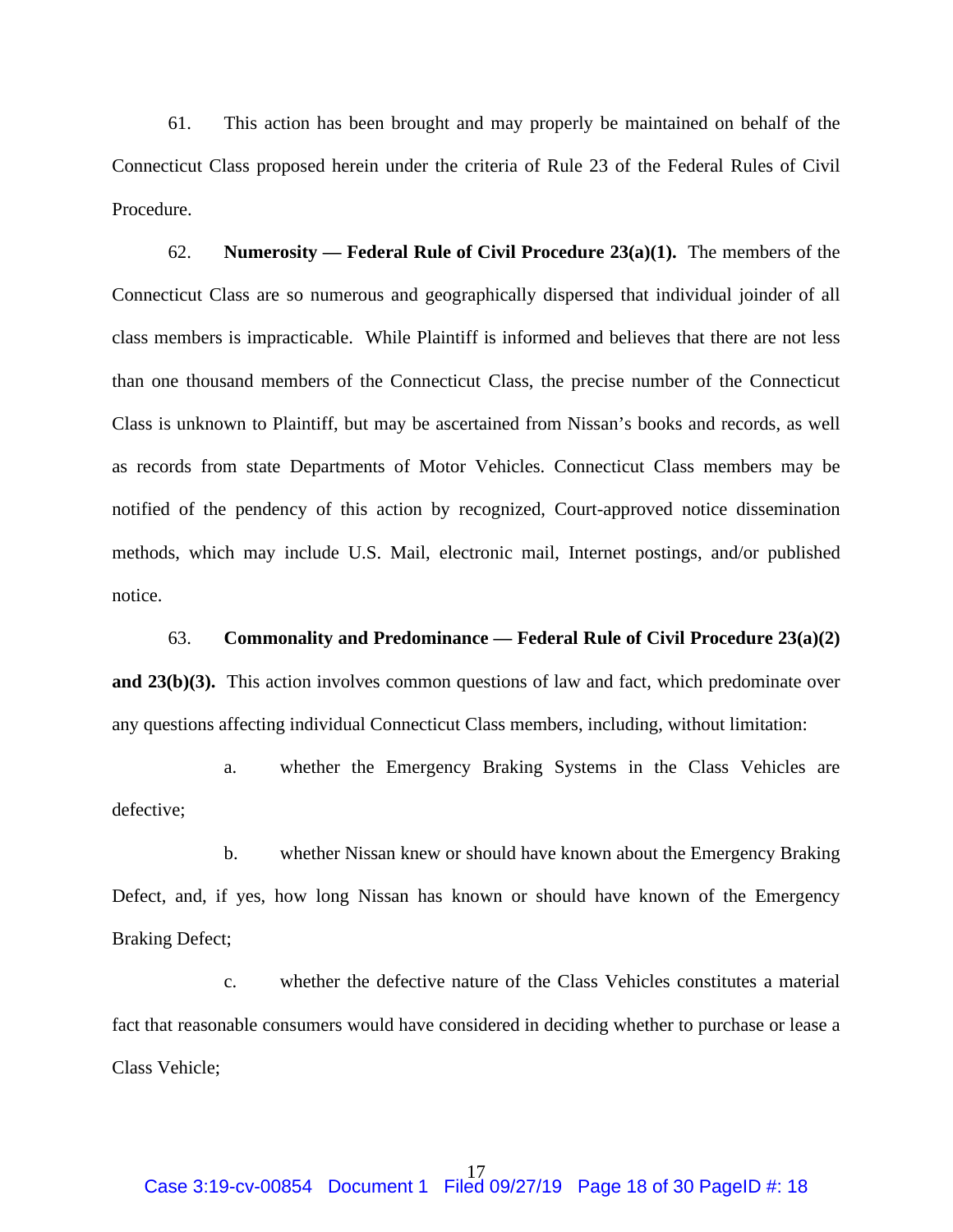d. whether Nissan had a duty to disclose the defective nature of the Class Vehicles to Plaintiff and Class members;

e. whether Nissan omitted and failed to disclose material facts about the Class Vehicles;

f. whether Nissan's concealment of the true defective nature of the Class Vehicles induced Plaintiff and Class members to act to their detriment by purchasing or leasing Class Vehicles;

g. whether the Class Vehicles were unfit for the ordinary purposes for which they were used, in violation of the implied warranty of merchantability;

h. whether Plaintiff and the Class members are entitled to equitable relief, including, but not limited to, a preliminary and/or permanent injunction;

i. whether Nissan was unjustly enriched though the sale of the Class Vehicles

j. whether Nissan should be declared financially responsible for notifying all Class members of the problems with the Class Vehicles and for the costs and expenses of permanently remedying the Emergency Braking Defect in the Class Vehicles; and

64. **Typicality — Federal Rule of Civil Procedure 23(a)(3).** Plaintiff's claims are typical of the other Connecticut Class members' claims because Plaintiff and the Connecticut Class members purchased or leased Class Vehicles that suffer from the Emergency Braking Defect. Neither Plaintiff nor the other Connecticut Class members would have purchased the Class Vehicles, or, alternatively, would have paid less for the Class Vehicles, had they known of the Emergency Braking Defect. Plaintiff and the other Connecticut Class members suffered damages as a direct proximate result of the same wrongful practices in which Nissan engaged.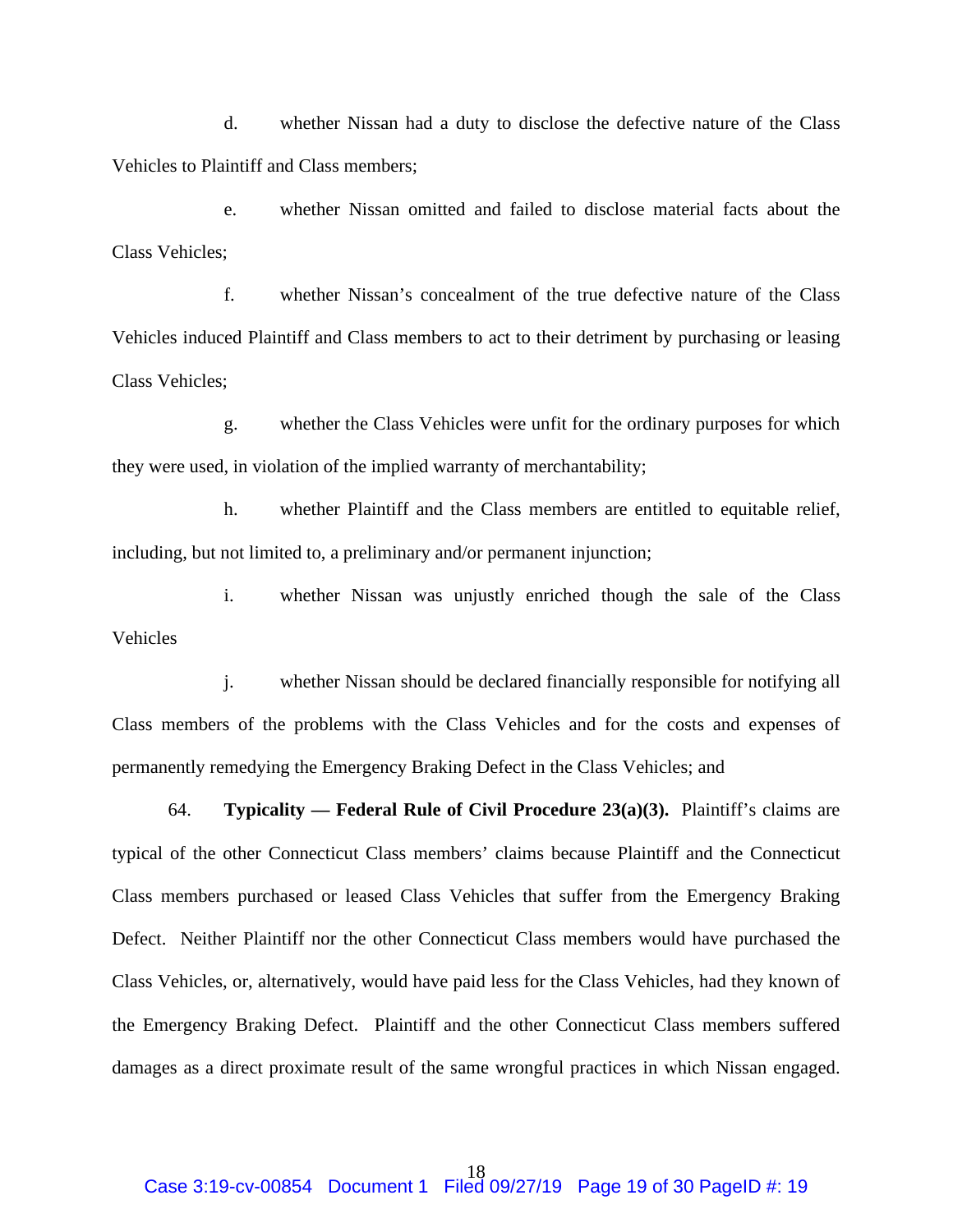Plaintiff's claims arise from the same practices and course of conduct that give rise to the claims of the other Connecticut Class members.

65. **Adequacy of Representation — Federal Rule of Civil Procedure 23(a)(4).**  Plaintiff is an adequate Class representative because her interests do not conflict with the interests of the other members of the Connecticut Class that he seeks to represent, Plaintiff has retained counsel competent and experienced in complex class action litigation, and Plaintiff intends to prosecute this action vigorously. The Connecticut Class' interests will be fairly and adequately protected by Plaintiff and her counsel.

66. **Declaratory and Injunctive Relief — Federal Rule of Civil Procedure 23(b)(2).** Nissan has acted or refused to act on grounds generally applicable to Plaintiff and the other Connecticut Class members, thereby making appropriate final injunctive relief and declaratory relief, as described below, with respect to the Connecticut Class members as a whole.

67. **Superiority — Federal Rule of Civil Procedure 23(b)(3).** A class action is superior to any other available means for the fair and efficient adjudication of this controversy, and no unusual difficulties are likely to be encountered in the management of this class action. The damages or other financial detriment suffered by Plaintiff and the other Connecticut Class members are relatively small compared to the burden and expense that would be required to individually litigate their claims against Nissan, so it would be impracticable for the Connecticut Class members to individually seek redress for Nissan's wrongful conduct. Even if the Connecticut Class members could afford litigation the court system could not. Because of the relatively small size of the individual Class members' claims (compared to the cost of litigation), it is likely that only a few Class members could afford to seek legal redress for Nissan's misconduct. Absent a class action, Class members will continue to incur damages, and Nissan's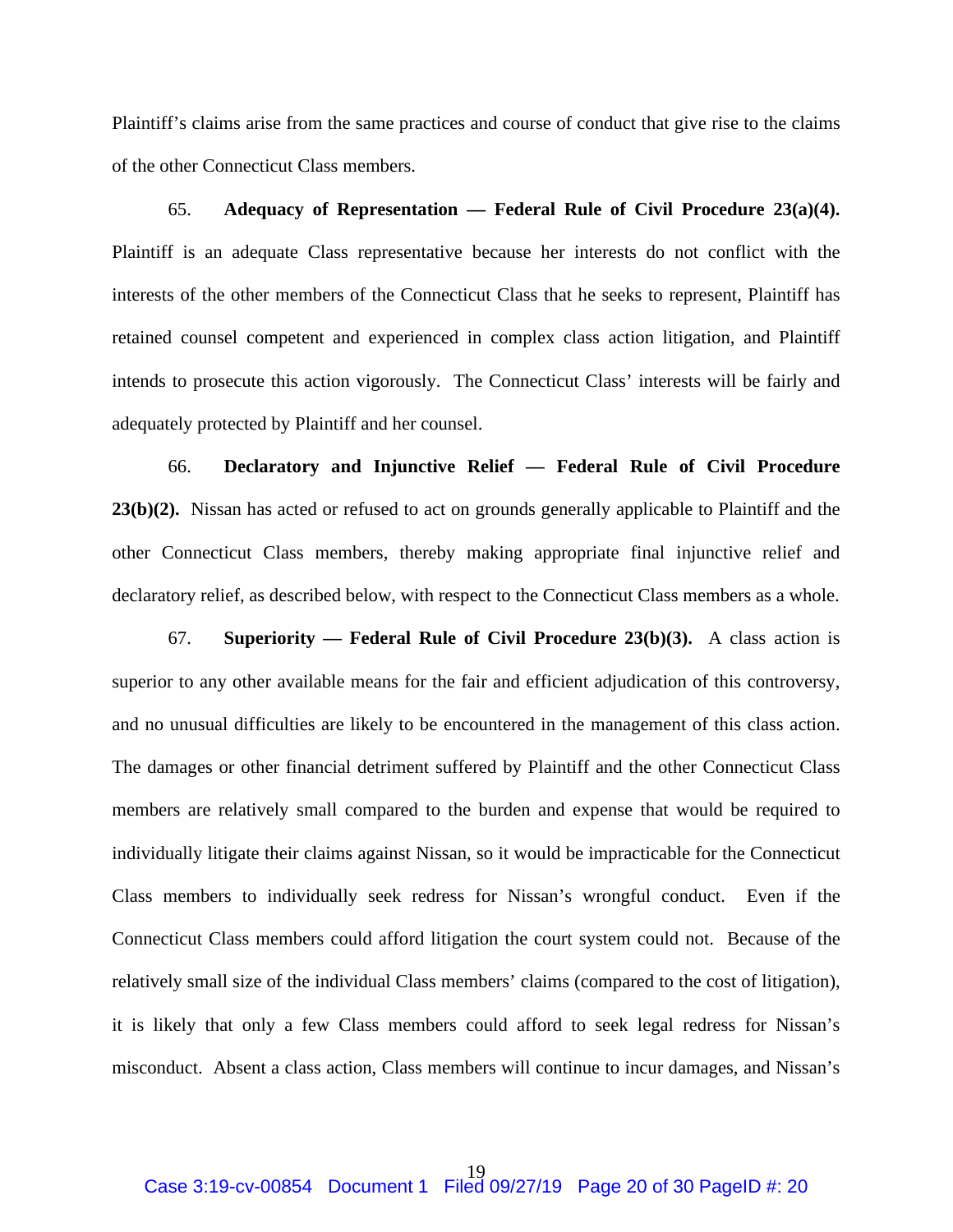misconduct will continue without remedy. Individualized litigation creates a potential for inconsistent or contradictory judgments, and increases the delay and expense to all parties and the court system. By contrast, the class action device presents far fewer management difficulties, and provides the benefits of single adjudication, economy of scale, and comprehensive supervision by a single court. Class treatment of common questions of law and fact would be a superior method to multiple individual actions or piecemeal litigation in that class treatment will conserve the resources of the courts and the litigants, and will promote consistency and efficiency of adjudication.

#### **VI. Claims for Relief**

**A. Claims Brought Individually**

## **COUNT 1 VIOLATION OF THE MAGNUSON-MOSS WARRANTY ACT 15 U.S.C. §§ 2301,** *et seq.*

68. Plaintiff incorporates by reference each allegation set forth in paragraphs 1-67.

69. Plaintiff brings this Count individually.

70. This Court has jurisdiction to decide claims brought under 15 U.S.C. § 2301 by virtue of 28 U.S.C. §§ 1332(a) and (d).

71. Plaintiff is a "consumer" within the meaning of the Magnuson-Moss Warranty Act, 15 U.S.C. § 2301(3).

72. Nissan is a "supplier" and "warrantor" within the meaning of the Magnuson-Moss Warranty Act, 15 U.S.C. § 2301(4)-(5).

73. The Class Vehicles are "consumer products" within the meaning of the Magnuson-Moss Warranty Act, 15 U.S.C. § 2301(1).

74. 15 U.S.C. § 2310(d)(1) provides a cause of action for any consumer who is damaged by the failure of a warrantor to comply with a written warranty.

## 20

## Case 3:19-cv-00854 Document 1 Filed 09/27/19 Page 21 of 30 PageID #: 21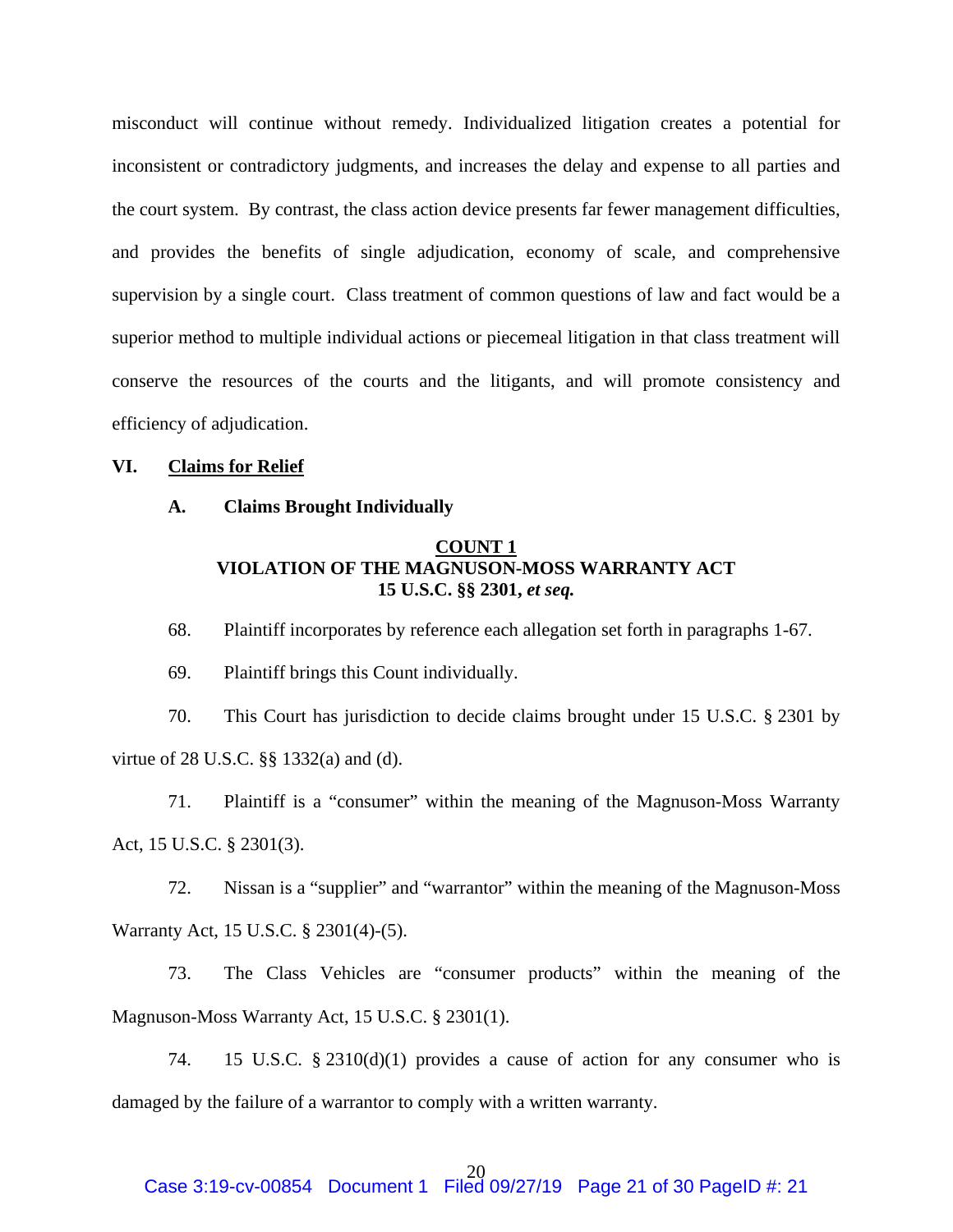75. In its Limited Warranty, Nissan expressly warranted that it would repair or replace defects in material or workmanship free of charge if those defects became apparent during the warranty period. Nissan provides the following basic coverage warranty in its 2017 Warranty Information Booklet, which upon information and belief, is substantially identical for all Class Vehicles: "The basic coverage period is 36 months or 36,000 miles, whichever comes first. This warranty covers any repairs needed to correct defects in materials or workmanship of all parts and components of each new Nissan vehicle supplied by Nissan . . . ."

76. Nissan's Limited Warranty is a written warranty within the meaning of the Magnuson-Moss Warranty Act, 15 U.S.C. § 2301(6). The Class Vehicles' implied warranty of merchantability is covered by 15 U.S.C. § 2301(7).

77. With respect to Plaintiff's purchase her 2019 Altima, the terms of Nissan's written warranty and implied warranty or merchantability became part of the basis of the bargain between Nissan, on the one hand, and Plaintiff on the other.

78. Nissan breached the implied warranty of merchantability. Plaintiff's 2019 Altima suffer from the Emergency Braking Defect, as described above, which renders her car unmerchantable.

79. Nissan breached its express Limited Warranty by refusing to repair the defective Emergency Braking Systems in the Class Vehicles. Plaintiff presented her vehicles for repair after the Emergency Braking System in her vehicle failed, providing Nissan an opportunity to cure, and Nissan failed to repair the defects in her vehicle.

80. Further, Nissan has refused to provide an adequate warranty repair for the Emergency Braking Defect, thus rendering the satisfaction of any notice requirement futile. As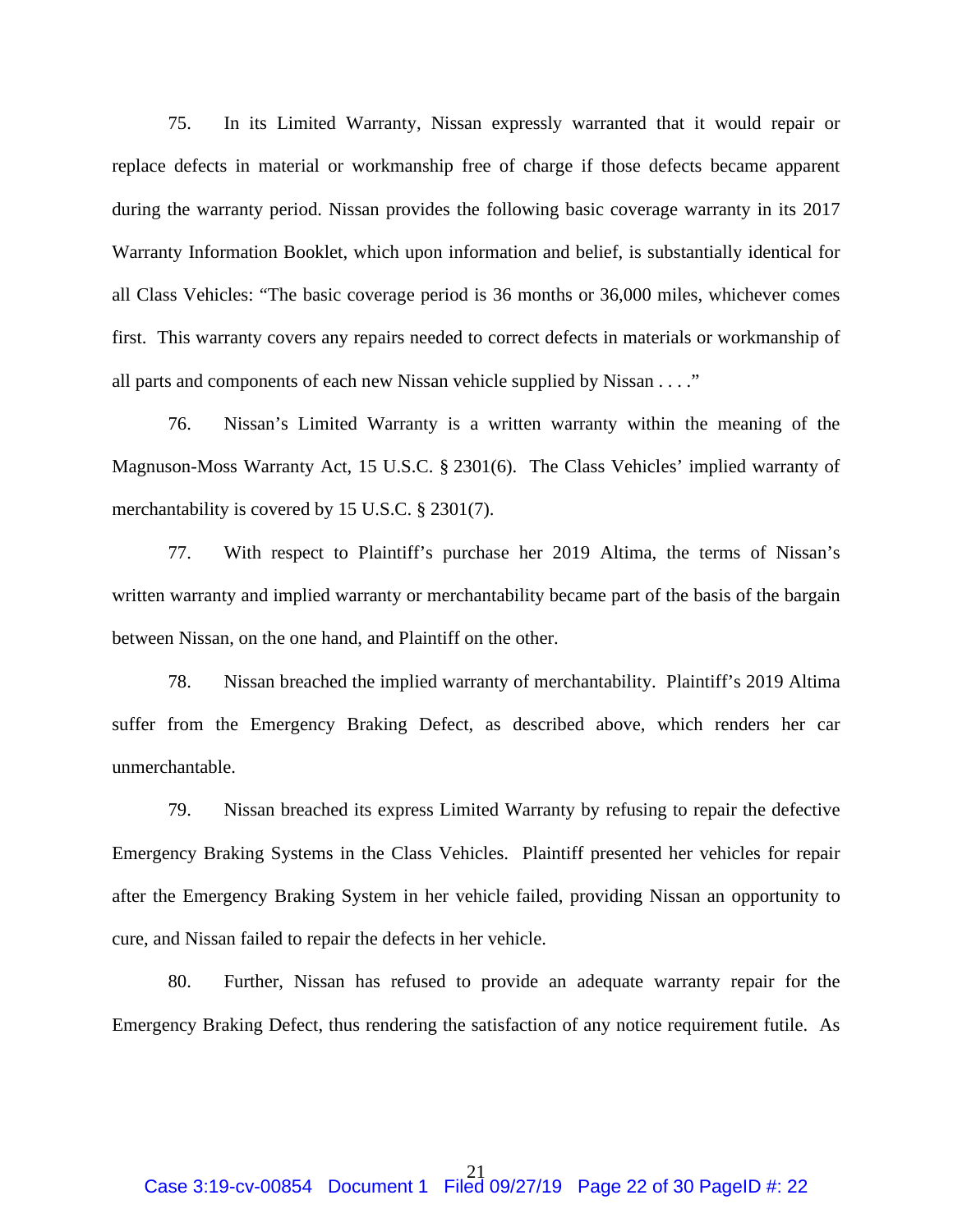stated above, customers that have presented their vehicles for warranty repair due to the Emergency Braking Defect have not been offered any adequate repair.

81. At the time of the sale to Plaintiff, Nissan knew, should have known, or was reckless in not knowing of the vehicles' inability to perform as warranted, but nonetheless failed to rectify the situation and/or disclose the Emergency Braking Defect. Under the circumstances, the remedies available under any informal settlement procedure would be inadequate, and any requirement that Plaintiff to resort to an informal dispute resolution procedure and/or afford Nissan a reasonable opportunity to cure its breach of warranties is excused and thus deemed satisfied.

82. The amount in controversy of Plaintiff's individual claim meets or exceeds the sum of \$25 and any other statutory minimum required to maintain this count.

83. As a direct and proximate result of Nissan's breaches of its Limited Warranty and the implied warranty of merchantability, Plaintiff have sustained damages in an amount to be determined at trial.

84. Plaintiff, individually, seeks all damages permitted by law, including the diminution in value of their vehicles, in an amount to be proven at trial.

#### **B. Claims Brought on Behalf of the Connecticut Class**

#### **COUNT 2**

## **BREACH OF EXPRESS WARRANTY**

85. Plaintiff incorporates by reference each allegation set forth in paragraphs 1-84.

86. Plaintiff brings this Count individually and on behalf of the other members of the Connecticut Class (the "Class," for purposes of this Count).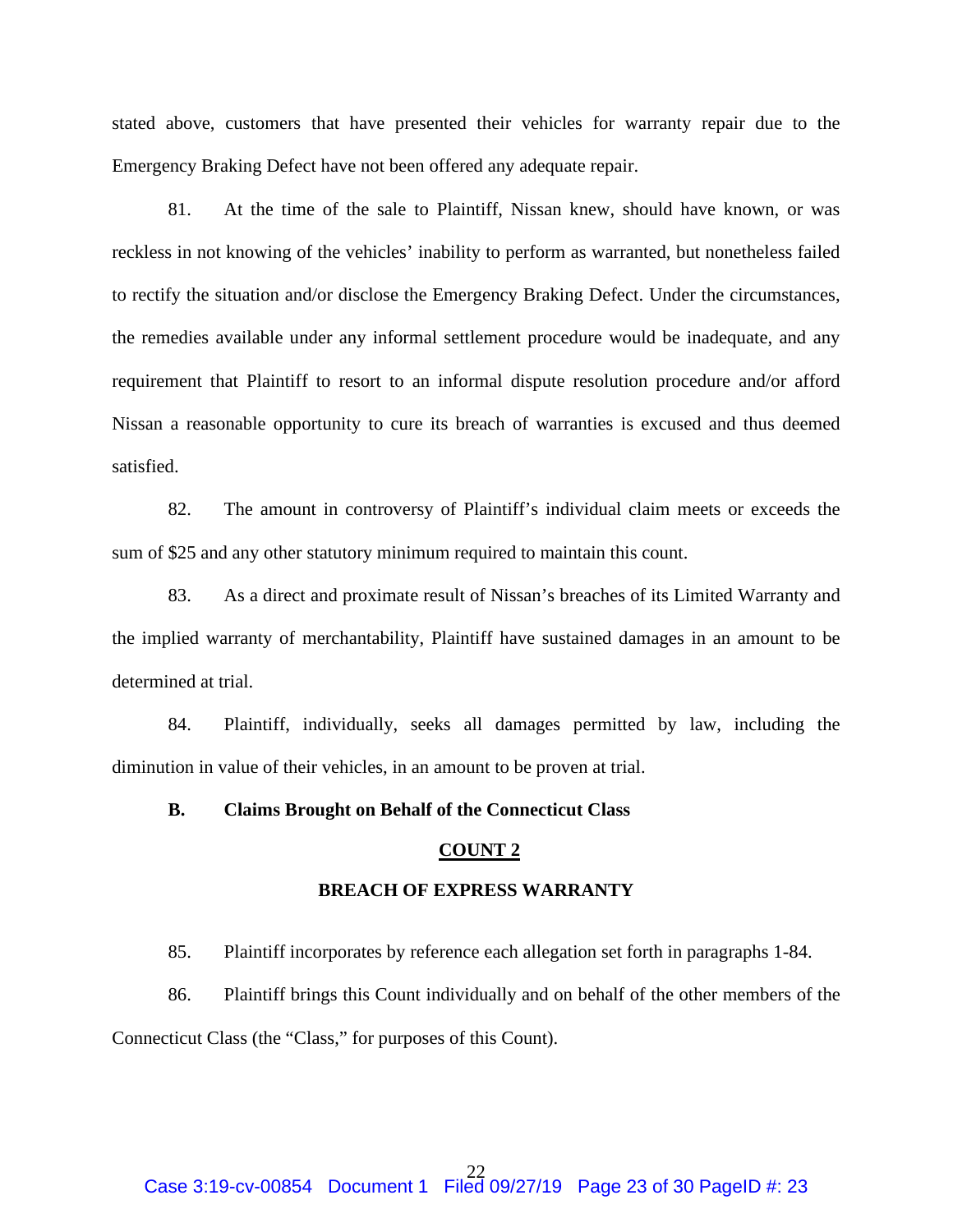87. Nissan is and was at all relevant times a merchant with respect to the Class Vehicles.

88. In its Limited Warranty, Nissan expressly warranted that it would repair or replace defective parts free of charge if the defects became apparent during the warranty period. Nissan provides the following basic coverage warranty in its 2017 Warranty Information Booklet, which upon information and belief, is substantially identical for all Class Vehicles: "The basic coverage period is 36 months or 36,000 miles, whichever comes first. This warranty covers any repairs needed to correct defects in materials or workmanship of all parts and components of each new Nissan vehicle supplied by Nissan . . . ."

89. Nissan's Limited Warranty formed the basis of the bargain that was reached when Plaintiff and the other Class members purchased or leased their Class Vehicles.

90. Nissan breached its express warranty to repair defective parts in the Class Vehicles. Nissan has not repaired the Class Vehicles' Brake System Defect. Plaintiff Kemp presented her vehicle for repair after the Emergency Braking System in her vehicle failed, and Nissan failed to repair or replace the Emergency Braking System.

91. Further, Nissan has refused to provide an adequate warranty repair for the Brake System Defect, thus rendering the satisfaction of any notice requirement futile. As stated above, customers that have presented their vehicles for warranty repair due to the Emergency Braking Defect, including Plaintiff, have not been offered any adequate repair.

92. The Limited Warranty fails in its essential purpose because the contractual remedy is insufficient to make Plaintiff and the other Class members whole and because Nissan has failed and/or has refused to adequately provide the promised remedies within a reasonable time.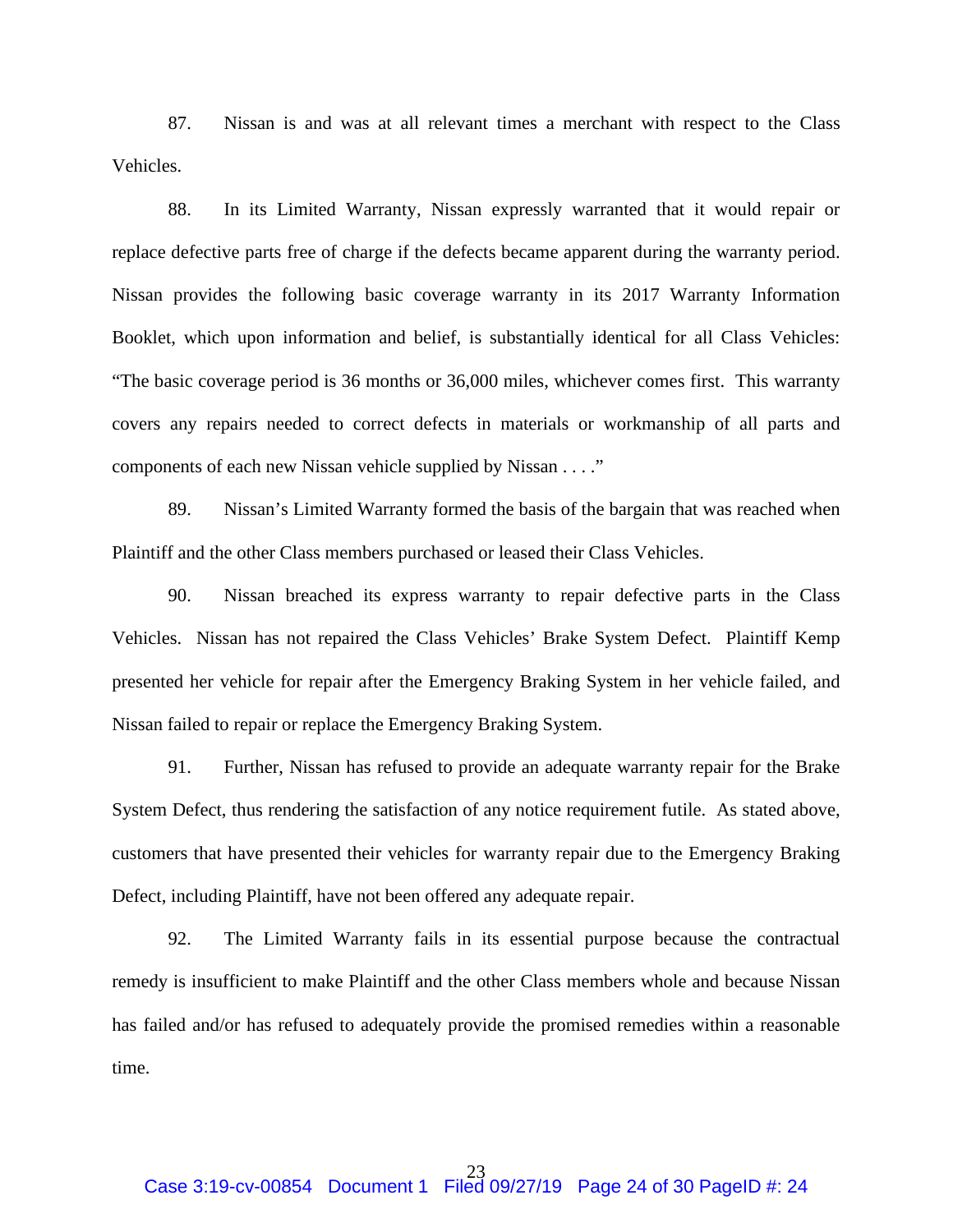93. Accordingly, recovery by Plaintiff and the other Class members is not limited to the limited warranty of repair, and Plaintiff, individually and on behalf of the other Class members, seeks all remedies as allowed by law.

94. Also, as alleged in more detail herein, at the time that Nissan warranted and sold the Class Vehicles it knew that the Class Vehicles did not conform to the warranty and were inherently defective, and Nissan improperly concealed material facts regarding its Class Vehicles. Plaintiff and the other Class members were therefore induced to purchase or lease the Class Vehicles under false pretenses.

95. As a direct and proximate result of Nissan's breach of its express warranty, Plaintiff and the other Class members have been damaged in an amount to be determined at trial.

## **COUNT 3 BREACH OF IMPLIED WARRANTY OF MERCHANTABILITY**

96. Plaintiff incorporates by reference each allegation set forth in paragraphs 1-95.

97. Plaintiff brings this Count individually and on behalf of the other members of the Connecticut Class (the "Class," for purposes of this Count).

98. Nissan is and was at all relevant times a merchant with respect to motor vehicles under Connecticut law.

99. Pursuant to Conn. Gen. Stat. Ann. § 42a-2-314, a warranty that the Class Vehicles were in merchantable condition was implied by law, and the Class Vehicles were bought and sold subject to an implied warranty of merchantability.

100. The Class Vehicles did not comply with the implied warranty of merchantability because, at the time of sale and at all times thereafter, they were defective and not in merchantable condition, would not pass without objection in the trade, and were not fit for the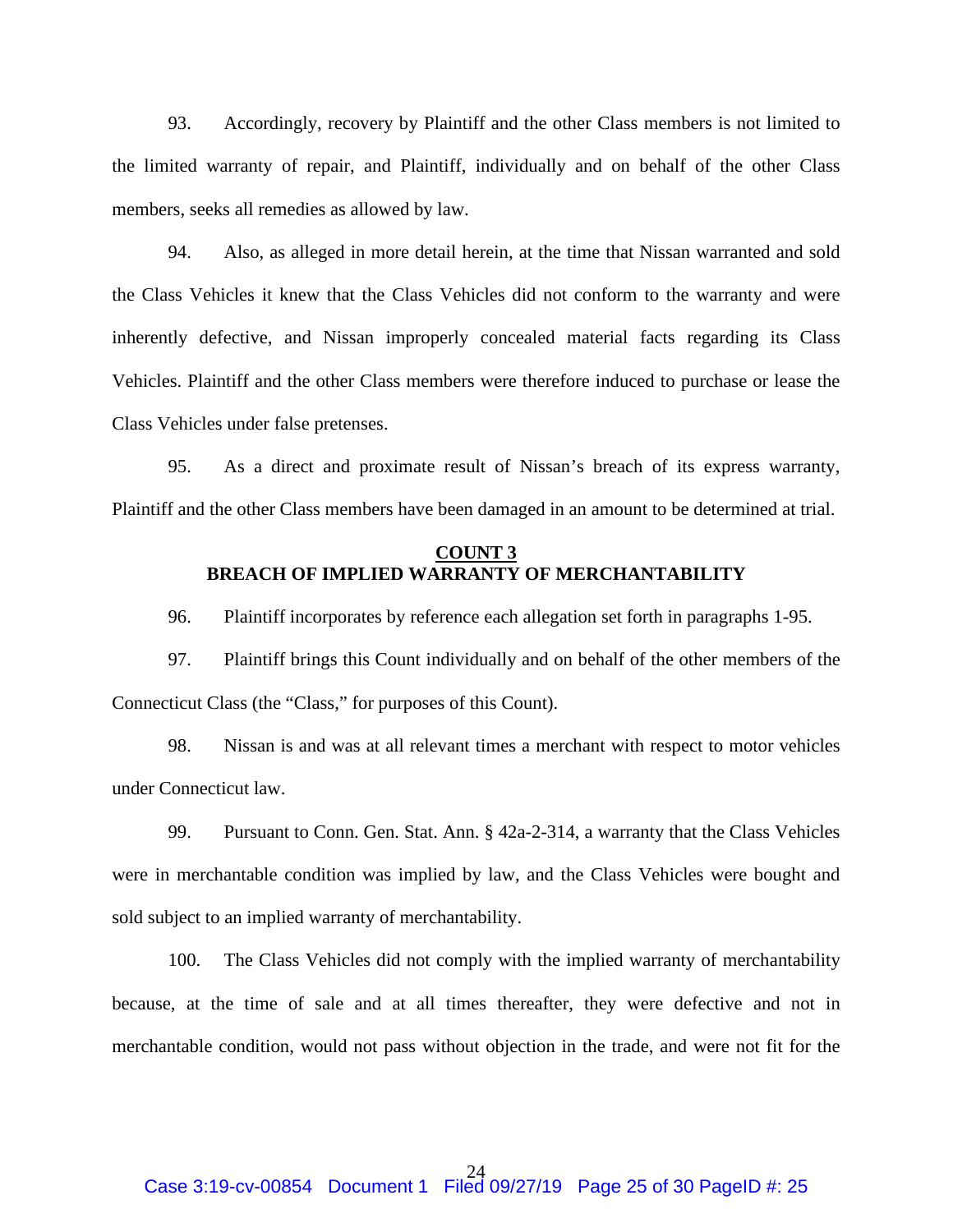ordinary purpose for which vehicles were used. Specifically, the Class Vehicles suffer from the Emergency Braking Defect, described above.

101. Plaintiff Kemp presented her vehicle for repair after the Emergency Braking System in her vehicle failed, and Nissan failed to repair or replace the Emergency Braking System.

102. Further, Nissan has refused to provide an adequate warranty repair for the Emergency Braking Defect, thus rendering the satisfaction of any notice requirement futile. As stated above, customers that have presented their vehicles for warranty repair due to the Emergency Braking Defect, including Plaintiff, have not been offered any adequate repair.

103. Plaintiff and the other Class members suffered injuries due to the defective nature of the Class Vehicles and Nissan's breach of the warranty of merchantability.

104. As a direct and proximate result of Nissan's breach of the warranty of merchantability, Plaintiff and the other Class members have been damaged in an amount to be proven at trial.

## **COUNT 4 FRAUDULENT CONCEALMENT**

105. Plaintiff incorporates by reference each allegation set forth in paragraphs 1-104.

106. Plaintiff brings this Count individually and on behalf of the other members of the Connecticut Class (the "Class," for purposes of this Count).

107. Nissan was aware of the Emergency Braking Defect within the Class Vehicles when it marketed and sold the Class Vehicles to Plaintiff and the other members of the Class.

108. Having been aware of the Emergency Braking Defect within the Class Vehicles, and having known that Plaintiff and the other members of the Class could not have reasonably been expected to know of the Emergency Braking Defect, Nissan had a duty to disclose the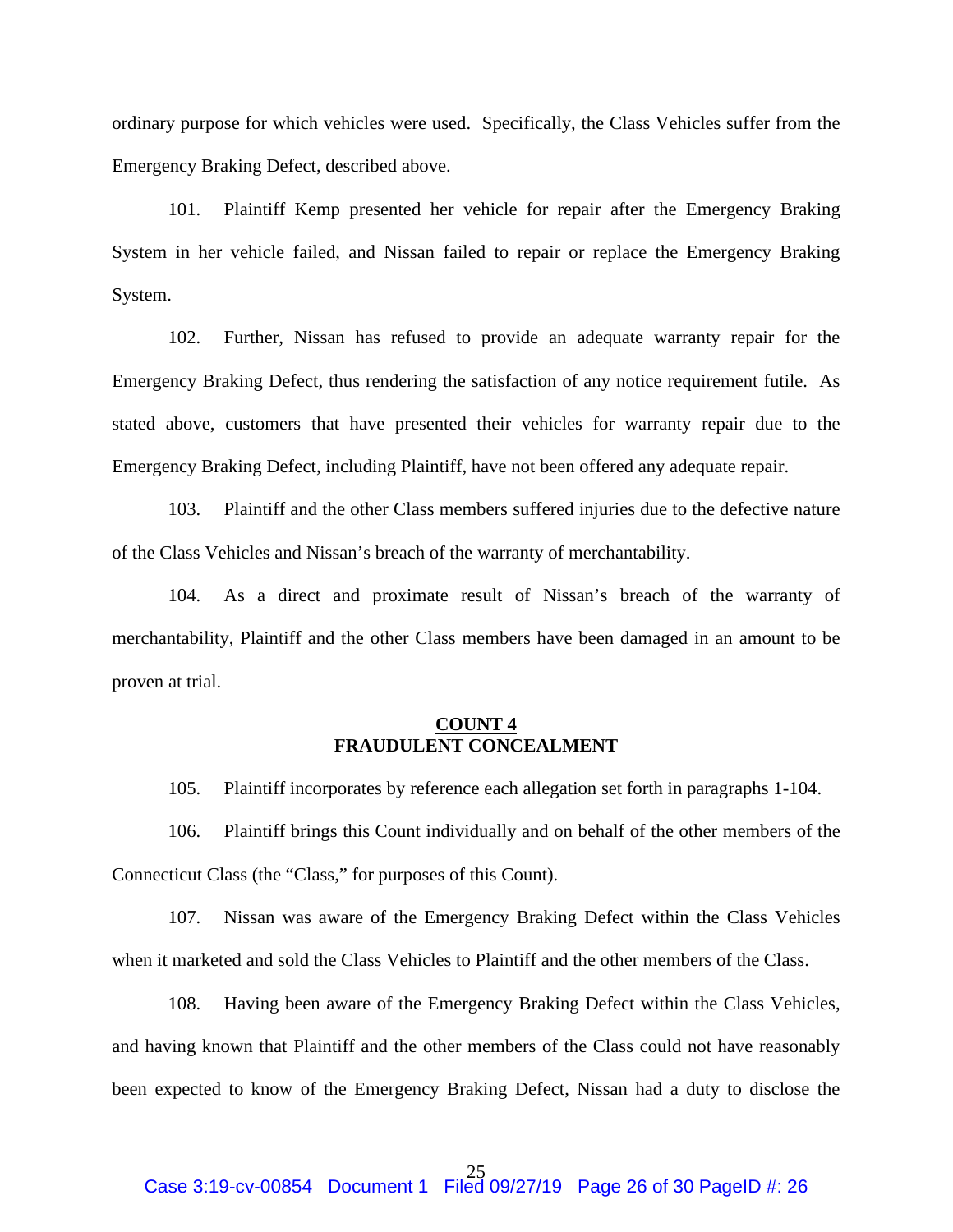defect to Plaintiff and the other members of the Class in connection with the sale or lease of the Class Vehicles.

109. Nissan unlawfully concealed and failed to disclose the Emergency Braking Defect to Plaintiff and the other members of the Class in connection with the sale of the Class Vehicles.

110. Further, Nissan has learned more about the Emergency Braking Defect and has intentionally concealed and suppressed that information; Nissan has failed to recall the Class Vehicles or otherwise inform the Class members of the Emergency Braking Defect.

111. For the reasons set forth above, the Emergency Braking Defect within the Class Vehicles comprises material information with respect to the sale or lease of the Class Vehicles.

112. In purchasing the Class Vehicles, Plaintiff and the other members of the Class reasonably relied on Nissan to disclose known material defects with respect to the Class Vehicles.

113. Had Plaintiff and the other members of the Class known of the Emergency Braking Defect within the Class Vehicles, they would have not purchased the Class Vehicles or would have paid less for the Class Vehicles.

114. Through its omissions regarding the Emergency Braking Defect within the Class Vehicles, Nissan intended to induce, and did induce, Plaintiff and the other members of the Class to either purchase a Class Vehicle that they otherwise would not have purchased, or pay more for a Class Vehicle than they otherwise would have paid.

115. As a direct and proximate result of Nissan's omissions, Plaintiff and the other members of the Class either overpaid for the Class Vehicles or would not have purchased the Class Vehicles at all if the Emergency Braking Defect had been disclosed to them, and, therefore, have incurred damages in an amount to be determined at trial.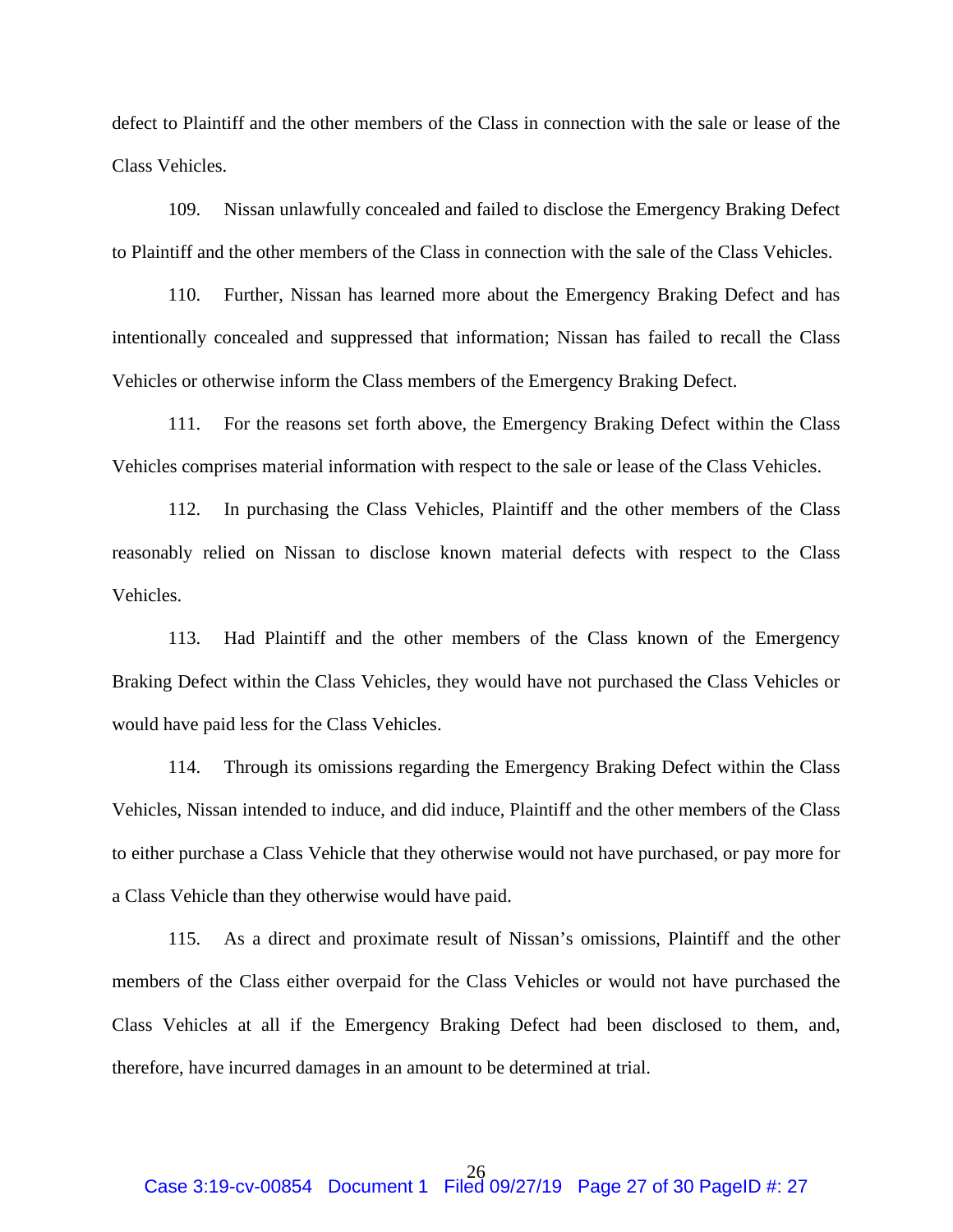#### **COUNT 5 UNJUST ENRICHMENT**

116. Plaintiff incorporates by reference each allegation set forth in paragraphs 1-115.

117. Plaintiff brings this Count individually and on behalf of the other members of the Connecticut Class (the "Class," for purposes of this Count).

118. Nissan has benefitted from selling and leasing at an unjust profit defective Class Vehicles that had artificially inflated prices due to Nissan's concealment of the Emergency Braking Defect, and Plaintiff and the other members of the Class have overpaid for these vehicles.

119. Nissan has received and retained unjust benefits from Plaintiff and the other members of the Class, and inequity has resulted.

120. It is inequitable and unconscionable for Nissan to retain these benefits.

121. Because Nissan concealed its fraud and deception, Plaintiff and the other members of the Class were not aware of the true facts concerning the Class Vehicles and did not benefit from Nissan's misconduct.

122. Nissan knowingly accepted the unjust benefits of its wrongful conduct.

123. As a result of Nissan's misconduct, the amount of its unjust enrichment should be disgorged and returned to Plaintiff and the other members of the Class in an amount to be proven at trial.

## **VII. RELIEF REQUESTED**

WHEREFORE, Plaintiff, individually and on behalf of the other members of the Connecticut Class, respectfully requests that the Court enter judgment in her favor and against Defendants Nissan NA and Nissan MC as follows: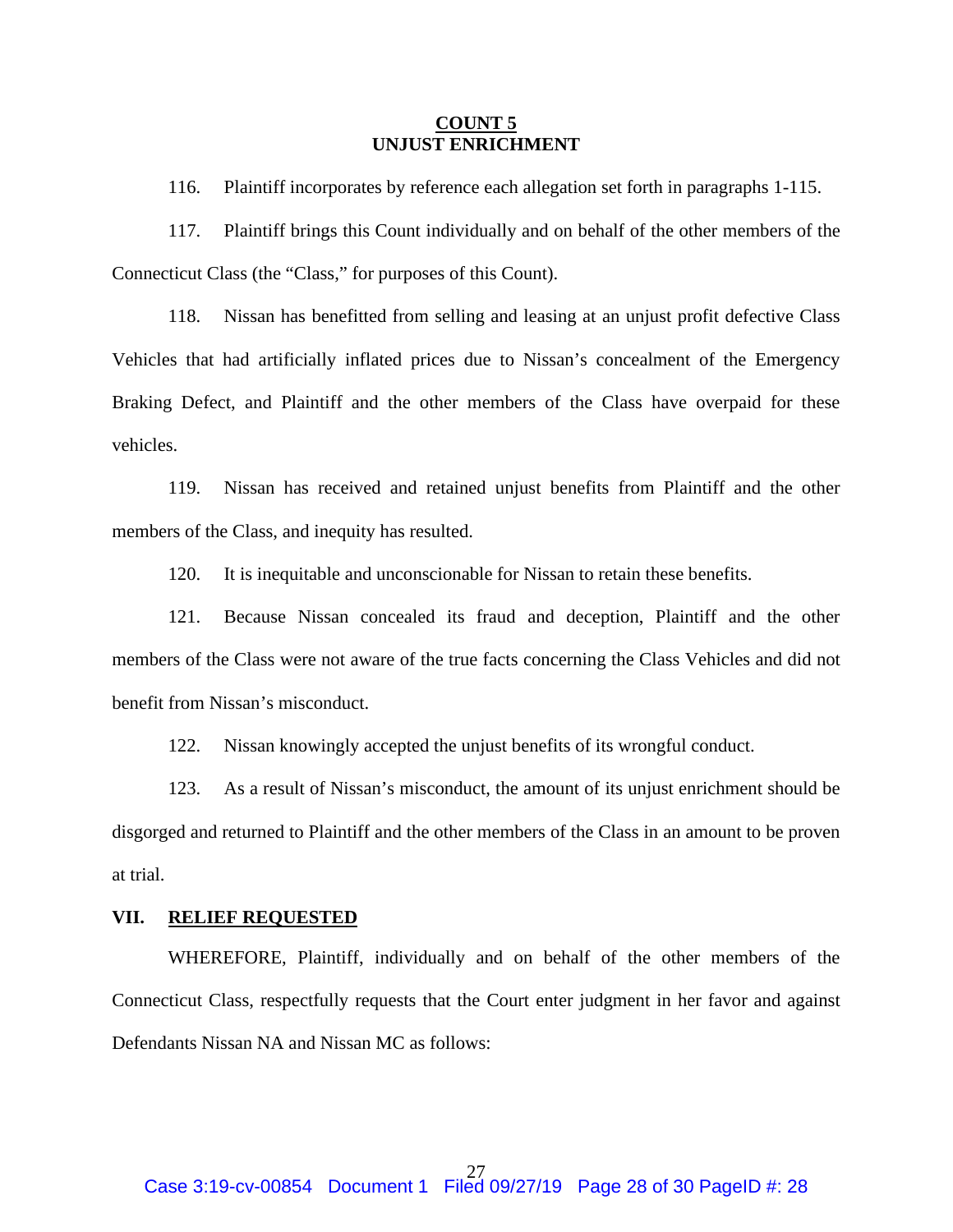a. an order certifying the proposed Connecticut Class as requested herein, including subclasses, designating Plaintiff as named representative of the Classes, and designating the undersigned as Class Counsel;

b. a declaration that the Emergency Braking Systems in the Class Vehicles are defective;

c. a declaration that Nissan is financially responsible for notifying all Class members about the defective nature of the Class Vehicles;

d. an order enjoining Nissan from further deceptive distribution, sales, and lease practices with respect to the Class Vehicles;

e. an order requiring Nissan to recall and permanently repair the Class Vehicles, within a reasonable time period and at no cost to Class members, so that they no longer possess the Emergency Braking Defect;

f. an award to Plaintiff and the other Class members of compensatory, exemplary, and statutory damages, including interest, in an amount to be proven at trial;

g. an order that Nissan must disgorge, for the benefit of Plaintiff and the other Class members, all or part of the ill-gotten profits it received from the sale or lease of the Class Vehicles, or make full restitution to Plaintiff and the other Class members;

h. an award of attorneys' fees and costs as allowed by law;

i. an award of pre-judgment and post-judgment interest, as provided by law;

and

j. such other relief as may be appropriate under the circumstances.

## **VIII. DEMAND FOR JURY TRIAL**

Plaintiff hereby demands a trial by jury on all issues so triable.